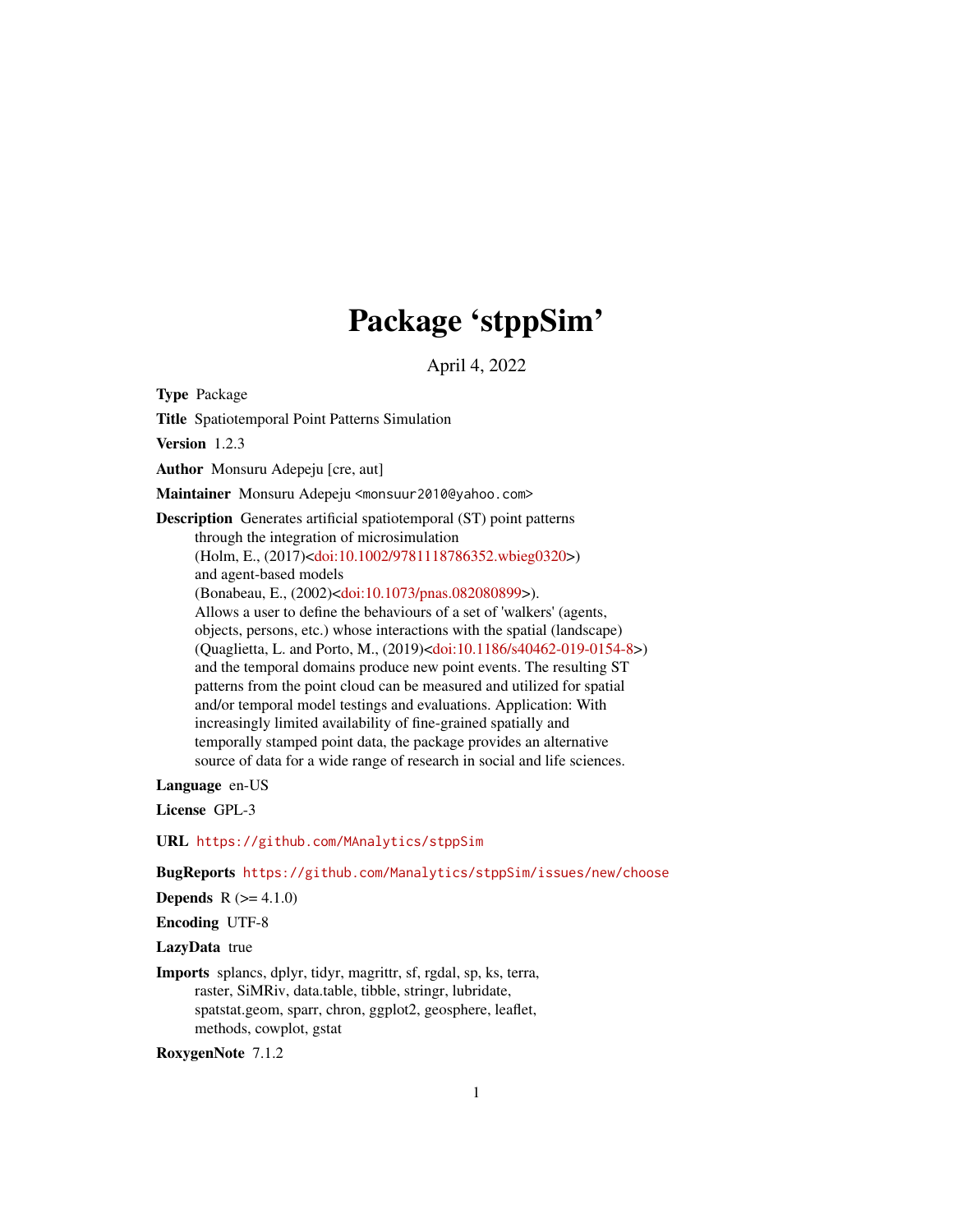<span id="page-1-0"></span>Suggests knitr, rmarkdown, graphics, grDevices, utils

# VignetteBuilder knitr

Collate 'artif\_spo.R' 'chull\_poly.R' 'compare\_areas.R' 'data.R' 'date\_checker.R' 'extract\_coords.R' 'gtp.R' 'make\_grids.R' 'p\_prob.R' 'poly\_tester.R' 'walker.R' 'psim\_artif.R' 'psim\_real.R' 'space\_restriction.R' 'stm.R' 'stp\_learner.R'

# NeedsCompilation no

Repository CRAN

Date/Publication 2022-04-04 08:30:02 UTC

# R topics documented:

|       | <sup>2</sup>   |
|-------|----------------|
|       | $\overline{4}$ |
|       | $\overline{4}$ |
|       | .5             |
|       | 6              |
|       | $\tau$         |
|       | -8             |
|       | - 9            |
|       |                |
|       |                |
|       |                |
|       |                |
|       |                |
|       |                |
|       |                |
|       |                |
|       |                |
|       |                |
|       |                |
| Index | 23             |

artif\_spo *Artificial spatial origins*

# Description

Simulates spatial locations to serve as origins of walkers. If provided, spaces covered by restriction features are avoided. Final origins are assigned probability values indicating the strengths of the origins.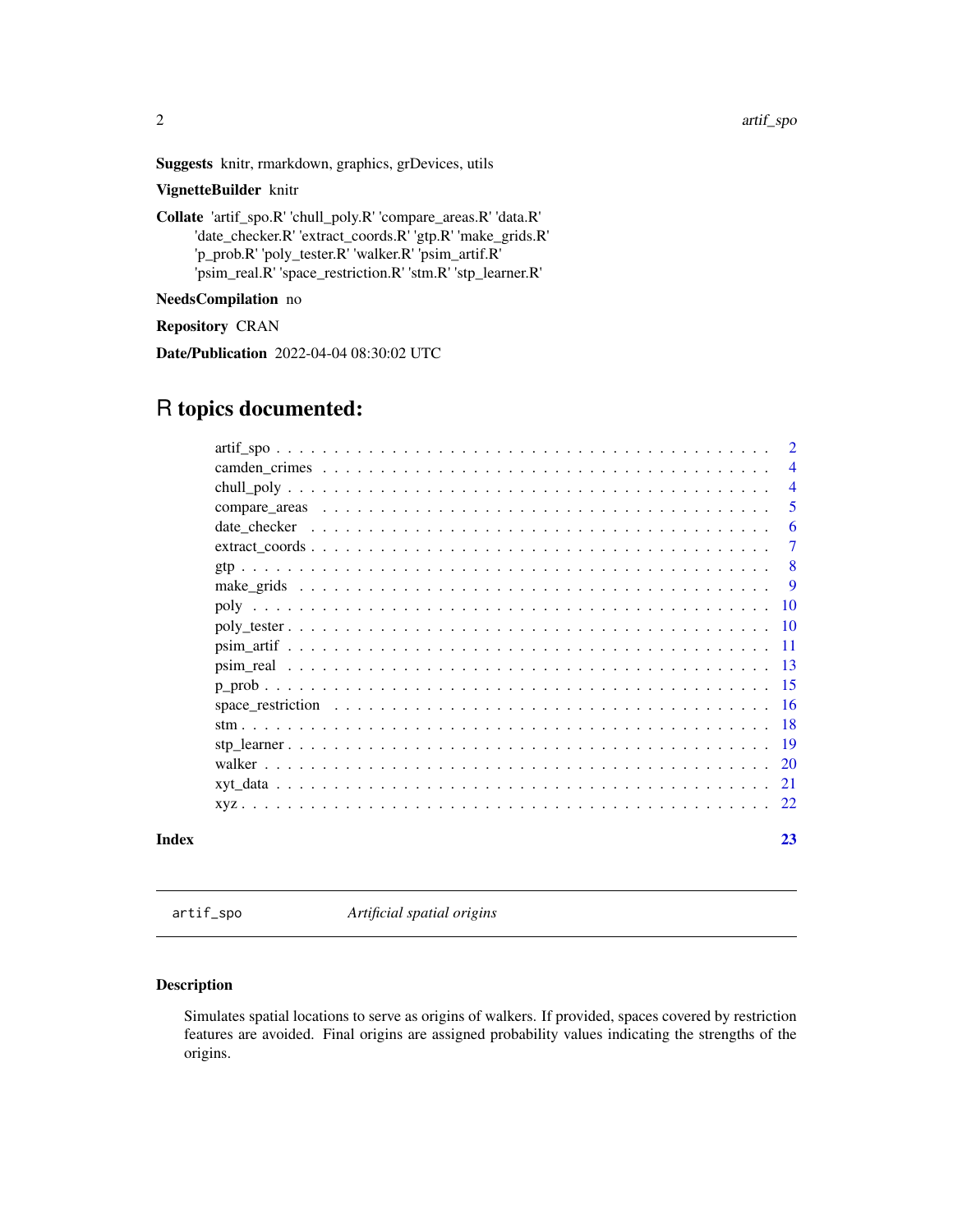#### artif\_spo 3

# Usage

```
artif_spo(poly, n_origin=50, restriction_feat = NULL,
n_foci=5, foci_separation = 10, mfocal = NULL,
conc_type = "nucleated", p_ratio)
```
# Arguments

| poly             | (An sf or S4 object) a polygon shapefile defining the extent of the landscape                                                                                                                                                                   |
|------------------|-------------------------------------------------------------------------------------------------------------------------------------------------------------------------------------------------------------------------------------------------|
| n_origin         | number of locations to serve as origins for walkers. Default:50.                                                                                                                                                                                |
| restriction_feat |                                                                                                                                                                                                                                                 |
|                  | (An S4 object) optional shapefile containing features in which walkers cannot<br>walk through. Default: NULL.                                                                                                                                   |
| n_foci           | number of focal points amongst the origin locations. The origins to serve as fo-<br>cal points are based on random selection. n_foci must be smaller than n_origins.                                                                            |
| foci_separation  |                                                                                                                                                                                                                                                 |
|                  | a value from 1 to 100 indicating the nearness of focal points to one another. A<br>0 separation indicates that focal points are in close proximity of one another,<br>while a 100 indicates focal points being evenly distributed across space. |
| mfocal           | the $c(x, y)$ coordinates of a single point, representing a pre-defined main focal<br>point (origin) in the area. The default is NULL in which a random coordinate is<br>chosen within the polygon area.                                        |
| conc_type        | concentration of the rest of the origins (non-focal origins) around the focal ones.<br>The options are "nucleated" and "dispersed".                                                                                                             |
| p_ratio          | the smaller of the two terms of proportional ratios. For example, a value of 20<br>implies 20:80 proportional ratios.                                                                                                                           |

# Details

The focal origins (n\_foci) serve as the central locations (such as, city centres). The foci\_separation indicates the nearness of focal origins from one another. The conc\_type argument allows a user to specify the type of spatial concentration exhibited by the non-focal origin around the focal ones. If restriction\_feat is provided, its features help to prevent the occurrence of any events in the areas occupied by the features.

#### Value

Returns a list detailing the properties of the generated spatial origins with associated strength (probability) values.

```
#load boundary of Camden
load(file = system.file("extdata", "camden.rda",
package="stppSim"))
boundary = camden$boundary # get boundary
landuse <- camden$landuse
spo \le - artif_spo(poly = boundary, n_origin = 50,
```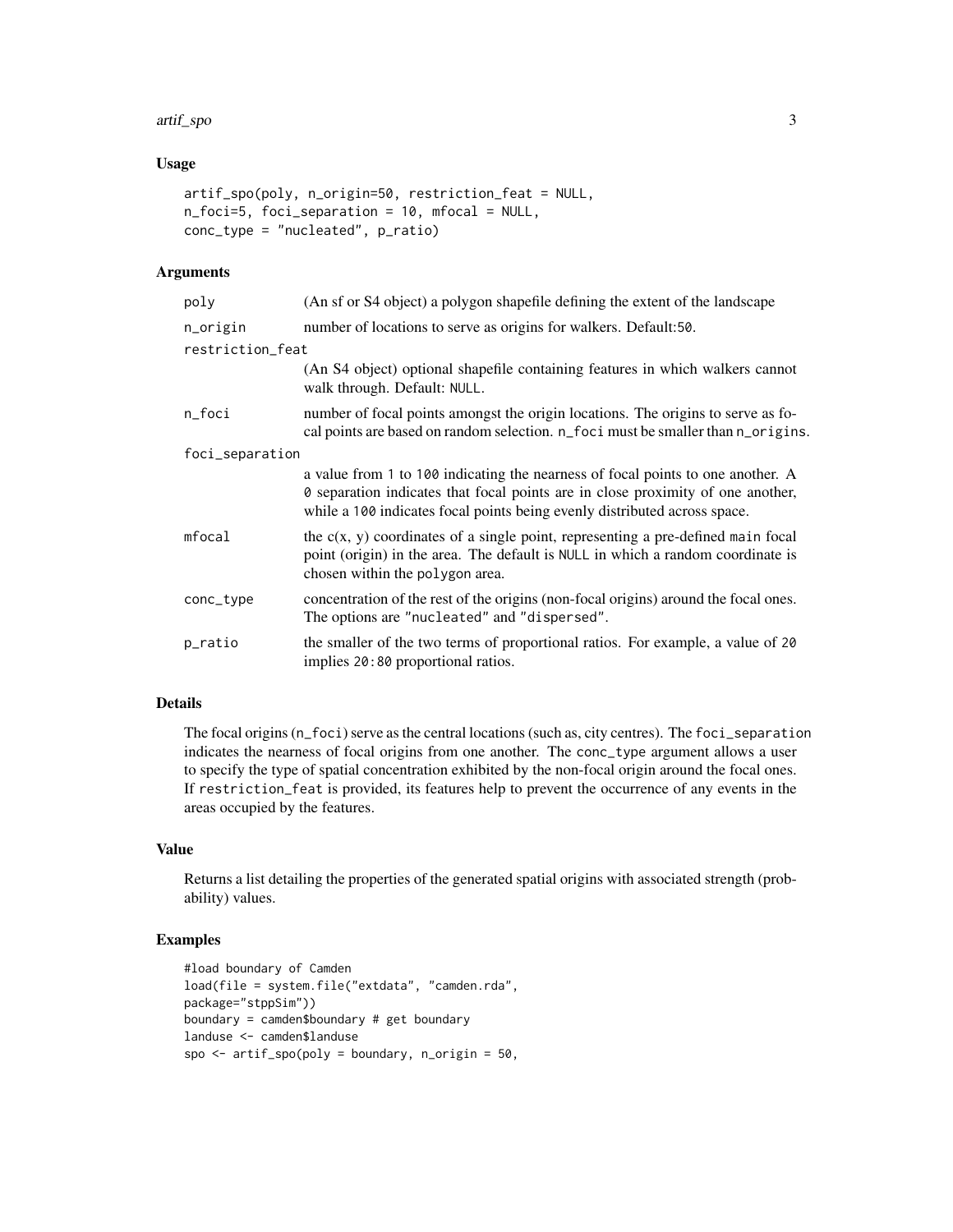```
restriction_feat = landuse, n_foci=5, foci_separation = 0,
mfocal = NULL, conc_type = "dispersed", p_ratio=20)
```
camden\_crimes *Records of crimes of Camden Borough of London, UK, 2021 (Source: https://data.police.uk/data/)*

#### Description

Data comprising 'Theft' and 'Criminal Damage' records of Camden Borough of London, UK for the year 2021 (Source: https://data.police.uk/). Note: Police.uk data is aggregated at monthly scale (yyyy-mm). But, the data provided here has been disaggregated to daily scale by adding fake 'daily' stamps (to give yyyy-mm-dd). So, caution should be taken when interpreting the results based on full date.

#### Usage

camden\_crimes

#### Format

A matrix containing four variables

- x: x coordinate
- y: y coordinate
- date: date of occurence
- type: types of crime

chull\_poly *Boundary surrounding a set of points*

# Description

Generates a boundary (polygon) around a set of points, using Convex Hull technique (Eddy, W. F, 1977).

#### Usage

```
chull_poly(xycoords,
crsys = NULL)
```
<span id="page-3-0"></span>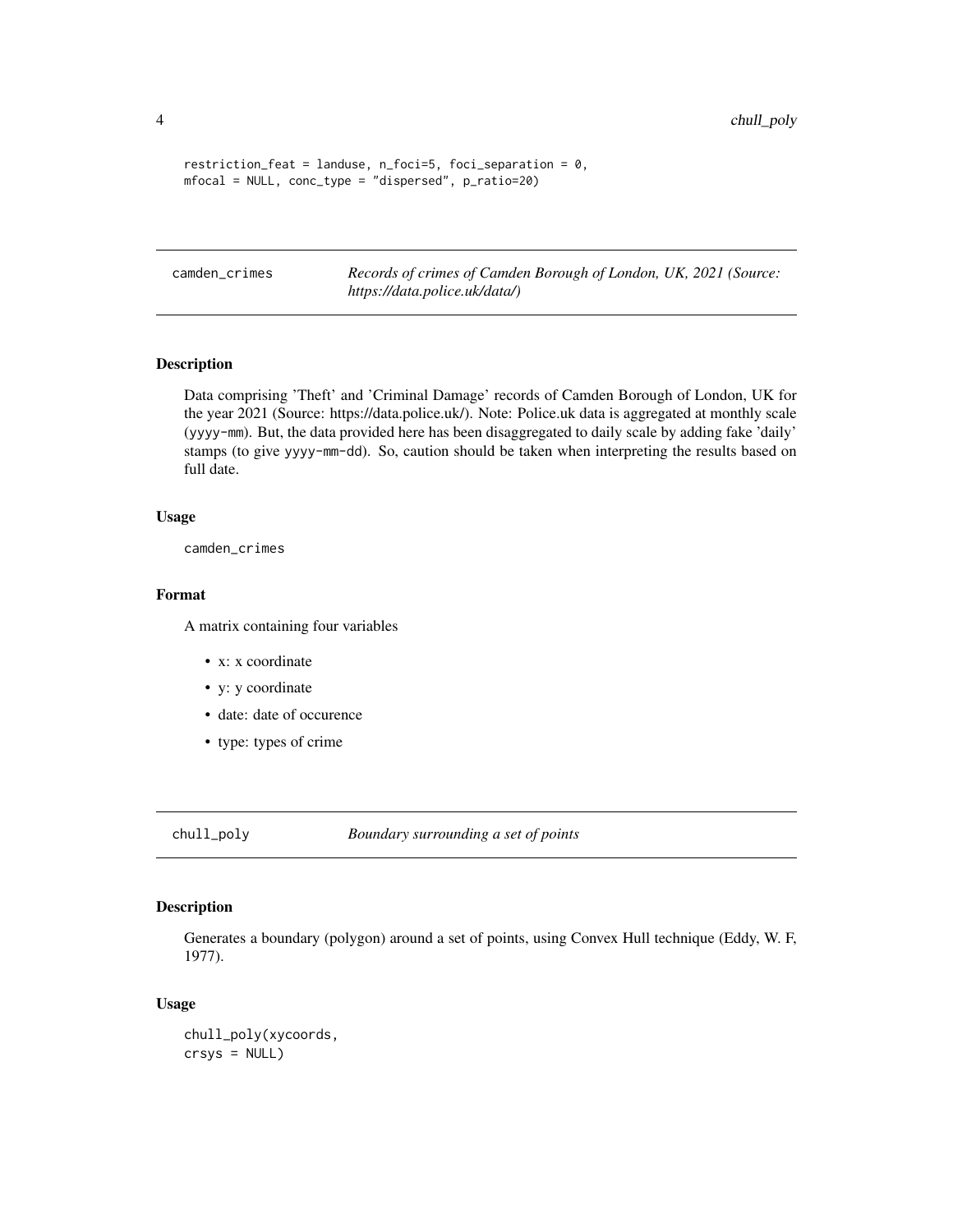# <span id="page-4-0"></span>compare\_areas 5

#### Arguments

| xycoords | (matrix) A 2-column coordinate vectors of points: $x -$ the eastings, and $y -$ the<br>northing.                                                                                                      |
|----------|-------------------------------------------------------------------------------------------------------------------------------------------------------------------------------------------------------|
| crsys    | Optional string specifying the coordinate reference system (crs) of the resulting<br>boundary, e.g., the crs string "+proj=longlat +datum=WGS84" transform the<br>resulting boundary to wgs84 system. |

# Details

Draws an arbitrary boundary around spatial points by joining the outer-most points by lines.

# Value

Returns a "SpatialPolygonsDataFrame" object representing the boundary surround the spatial points

# References

Eddy, W. F. (1977). A new convex hull algorithm for planar sets. ACM Transactions on Mathematical Software, 3, 398–403.10.1145/355759.355766.

# Examples

```
data(xyt_data)
#extract xy coordinates only
xy \leftarrow matrix(as.numeric(xyt_data[, 1:2]),, 2)
bry <- chull_poly(xy, crsys = NULL)
#visualise result
#plot(bry) #to plot
#points(xy[,1], xy[,2], add=TRUE)
```
compare\_areas *Compare two areas*

#### Description

To compare the sizes of two areas (boundary shapefiles).

#### Usage

```
compare_areas(area1, area2,
display_output = FALSE)
```
# Arguments

| area1 | (as spatial Polygons, spatial Polygon Data Frames, or simple features). the                                       |  |
|-------|-------------------------------------------------------------------------------------------------------------------|--|
|       | polygon object of the first area.                                                                                 |  |
| area2 | (as spatial Polygons, spatial Polygon Data Frames, or simple features). the<br>polygon object of the second area. |  |
|       | display_output (logical) Whether to print output in the console. Default: FALSE                                   |  |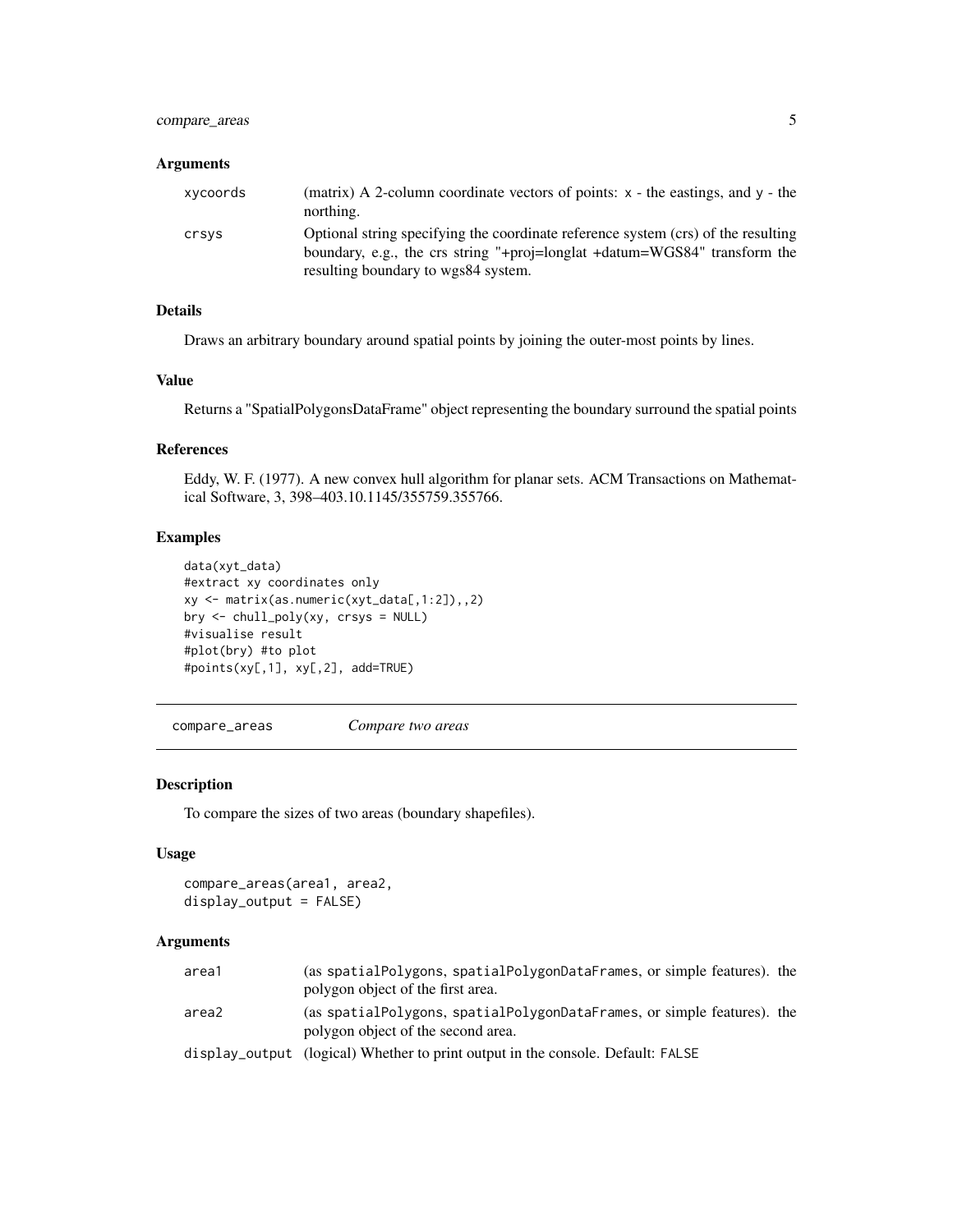# <span id="page-5-0"></span>Details

Compares the sizes of two areas (polygon shapefiles). The two shapefiles can be in any crs, and any spatial object formats. If enabled, the output (a value) comparing the area of the two polygons is printed. This value can be used to scale some specific spatial parameters, including n\_origin, s\_threshold, and step\_length.

#### Value

Returns a plot and a text (string) comparing the sizes of two areas.

#### Examples

```
#load 'area1' object - boundary of Camden, UK
load(file = system.file("extdata", "camden.rda",
package="stppSim"))
camden_boundary = camden$boundary
#load 'area2' - boundary of Birmingham, UK
load(file = system.file("extdata", "birmingham_boundary.rda",
package="stppSim"))
#run
compare_areas(area1 = camden_boundary,
area2 = birmingham_boundary, display_output = FALSE)
```
date\_checker *Date (Format) Checker*

# Description

Checks if date is in a specified format (i.e. 'yyyy-mm-dd').

#### Usage

```
date_checker(x)
```
# Arguments

x A date or a vector of date values

# Details

Returns "TRUE" if all date entries are in the specified format ("yyyy-mm-dd), and FALSE if at least one date is not in the format.

#### Value

Returns TRUE or FALSE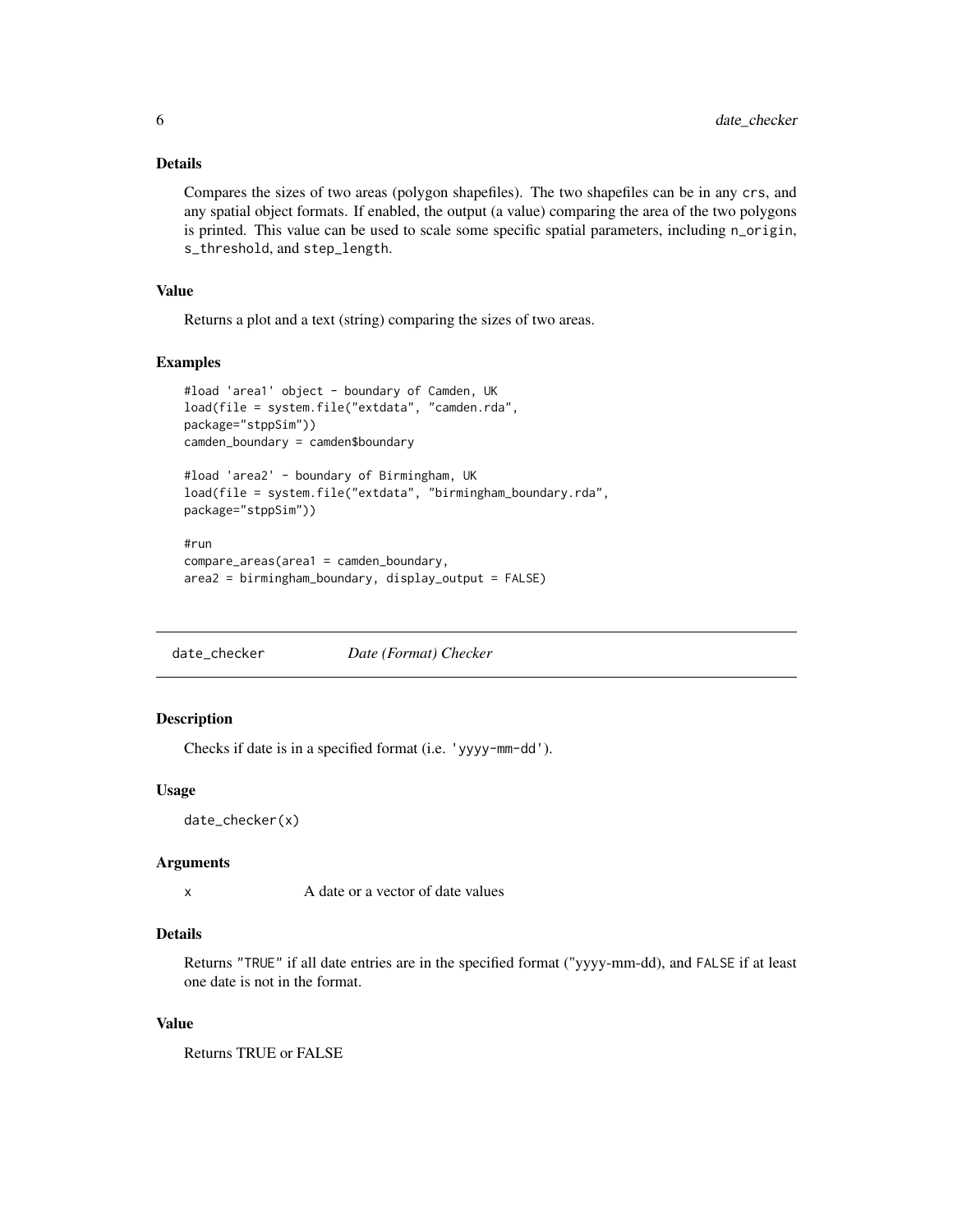# <span id="page-6-0"></span>extract\_coords 7

#### Examples

```
date_list_1 <- c("2021-09-12", "2016-xx-02",
"09/08/2012")
date_checker(date_list_1)
#> FALSE (Entries 2 and 3
#are incorrect date inputs)
date_list_2 <- c("2021-09-12", "1998-03-09")
date_checker(date_list_2)
#> TRUE
```
extract\_coords *Coordinates extraction*

# Description

Extracts the bounding (edges) coordinates of a polygon object.

# Usage

```
extract_coords(poly)
```
# Arguments

poly (An sf or S4 object) A polygon shapefile.

# Details

Given a spatial polygon object, the function extracts its bounding coordinates.

# Value

Returns 2-column xy coordinates representing points of directional change along the boundary.

```
#load boundary of Camden
load(file = system.file("extdata", "camden.rda",
package="stppSim"))
boundary = camden$boundary # get boundary
extract_coords(poly=boundary)
```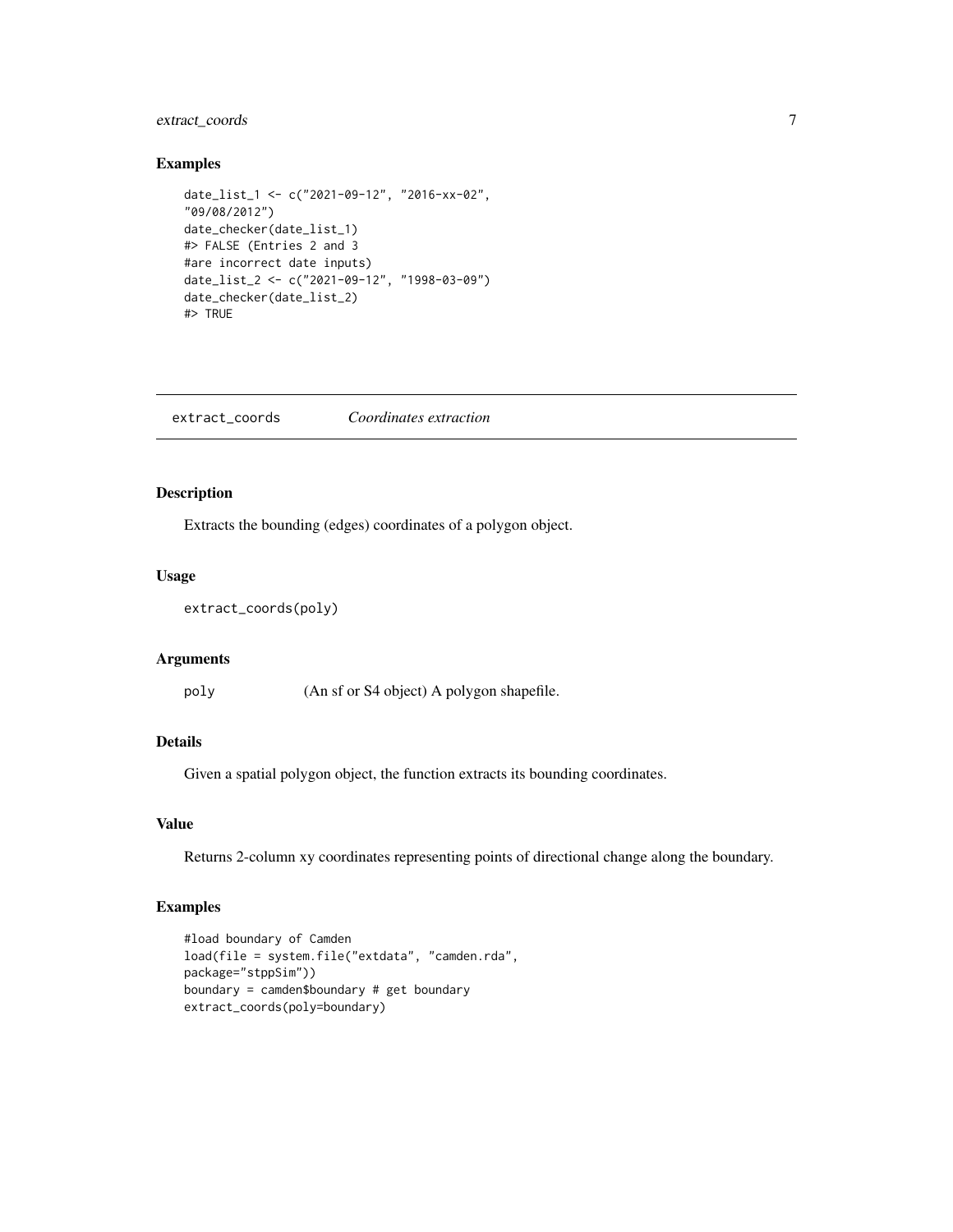Models the global temporal pattern, as combining the long-term trend and seasonality.

# Usage

```
gtp(start_date, trend = "stable",
slope = NULL, first_pDate = NULL, show.plot =FALSE)
```
# Arguments

| start_date  | the start date of the temporal pattern. The date should be in the format "yyyy-mm-dd".<br>The GTP will normally cover a 1-year period.                                                                                               |
|-------------|--------------------------------------------------------------------------------------------------------------------------------------------------------------------------------------------------------------------------------------|
| trend       | specifies the direction of the long-term trend. Options are: "falling", "stable",<br>and "rising". Default value is: "stable".                                                                                                       |
| slope       | slope of the long-term trend when an "rising" or "falling" trend is specified.<br>Options: "gentle" or "steep". The default value is set as NULL for the stable<br>trend.                                                            |
| first_pDate | date of the first seasonal peak of the GTP (format: "yyyy-mm-dd"). Default<br>value is NULL, in which first seasonal peak of 90 days is utilized. seasonal cycle<br>of 180 days is utilized (that is, a seasonal cycle of 180 days). |
| show.plot   | (logical) Shows GTP. Default is FALSE.                                                                                                                                                                                               |

# Details

Models the GTP for anchoring the temporal trends and patterns of the point patterns to be simulated.

# Value

Returns a time series (list) of 365 data points representing 1-year global temporal pattern.

```
gtp(start_date = "2020-01-01", trend = "stable",
slope = NULL, first\_plate = "2020-02-28", show.plot = FALSE)
```
<span id="page-7-0"></span>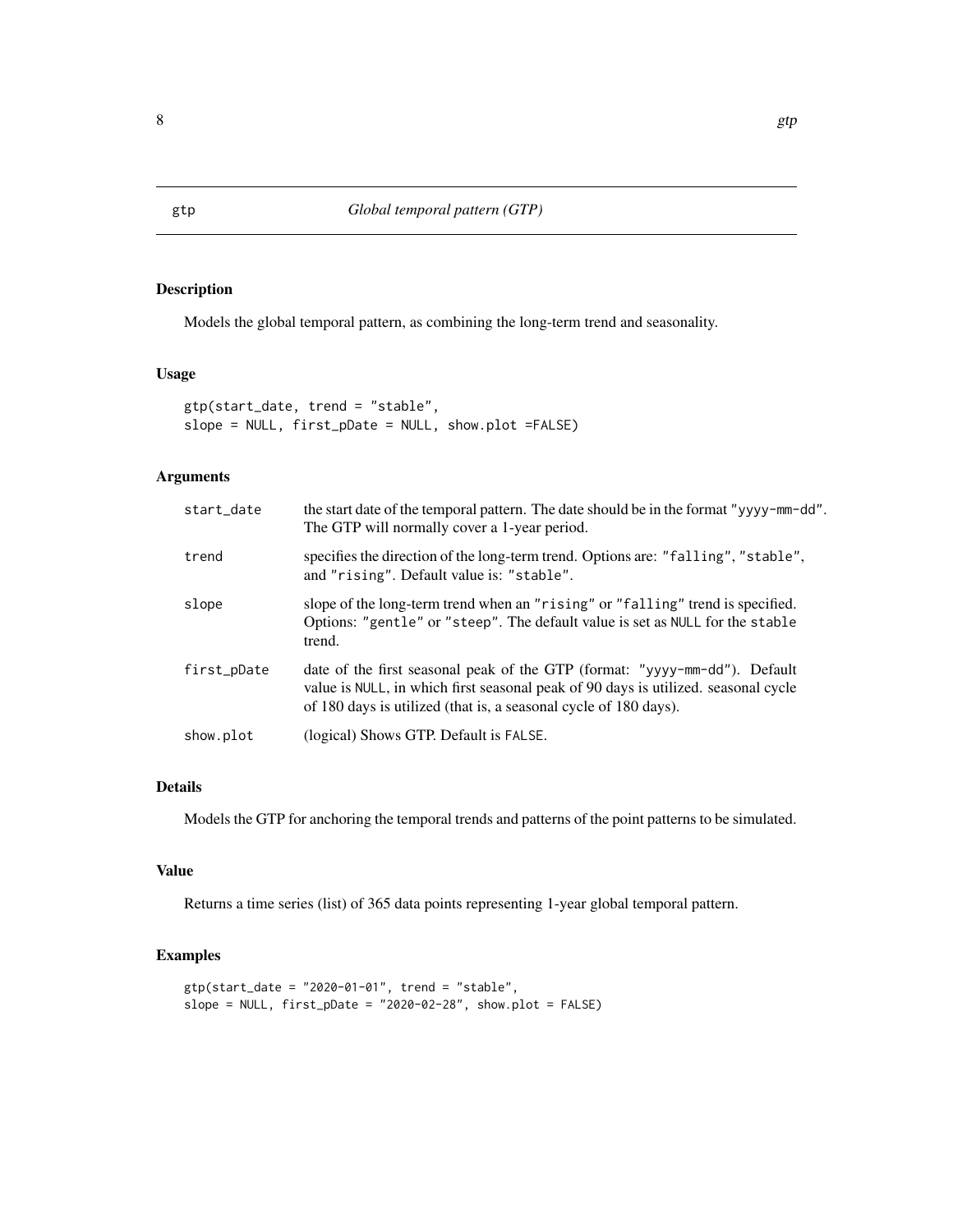<span id="page-8-0"></span>

Generates a system of square grids over an area (boundary shapefile).

#### Usage

```
make_grids(poly, size = 250,
show_output = FALSE, interactive = FALSE)
```
# Arguments

| poly        | (as spatialPolygons, spatialPolygonDataFrames, or simple features). A<br>polygon object over which square grids are to be created. |
|-------------|------------------------------------------------------------------------------------------------------------------------------------|
| size        | Size of square grids to be created. For example, the input size for a 250 by 250<br>square grids is 250.                           |
| show_output | (logical) Display the output. Default: FALSE                                                                                       |
| interactive | (logical) to show interactive map of the grids generated. Default: FALSE.                                                          |

#### Details

Generates a square grid system in a shapefile format (in the same crs as the input poly). If interactive argument is TRUE, an interactive map is shown from which the centroid coordinates of any grid can be displayed by hovering the mouse over the grid. If internet connection is available on the PC, a basemap (OpenStreetmap) is added to help identify places.

#### Value

Returns a "SpatialPolygonsDataFrames" object representing a system of square grids covering the polygon area.

```
#load boundary of Camden
load(file = system.file("extdata", "camden.rda",
package="stppSim"))
boundary = camden$boundary
make_grids(poly=boundary, size = 250,
show_output = FALSE, interactive = FALSE)
```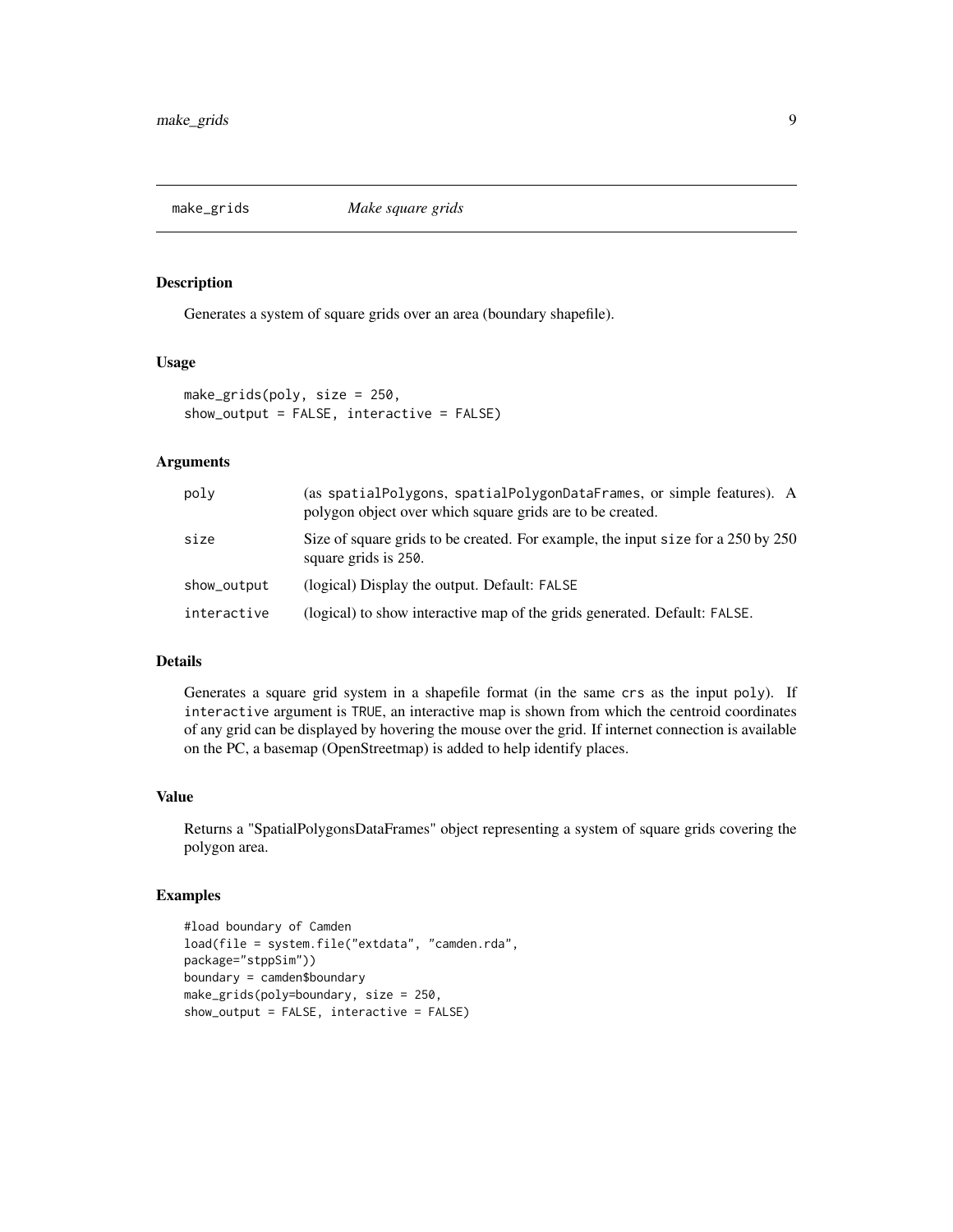<span id="page-9-0"></span>

Boundary coordinates of Camden Borough of London

#### Usage

poly

# Format

A dataframe containing one variable:

- x: x coordinate
- y: y coordinate

# Description

Tests whether a polygon has the correct geometry, namely; S4 or sf. Also, tests that there is a valid projection attached to the polygon.

#### Usage

```
poly_tester(poly)
```
# Arguments

poly (as spatialPolygons, spatialPolygonDataFrames, or simple features). A spatial polygon object.

# Details

Returns an error message if the polygon is not in the correct geometry or CRS.

#### Value

Returns error messages, or mute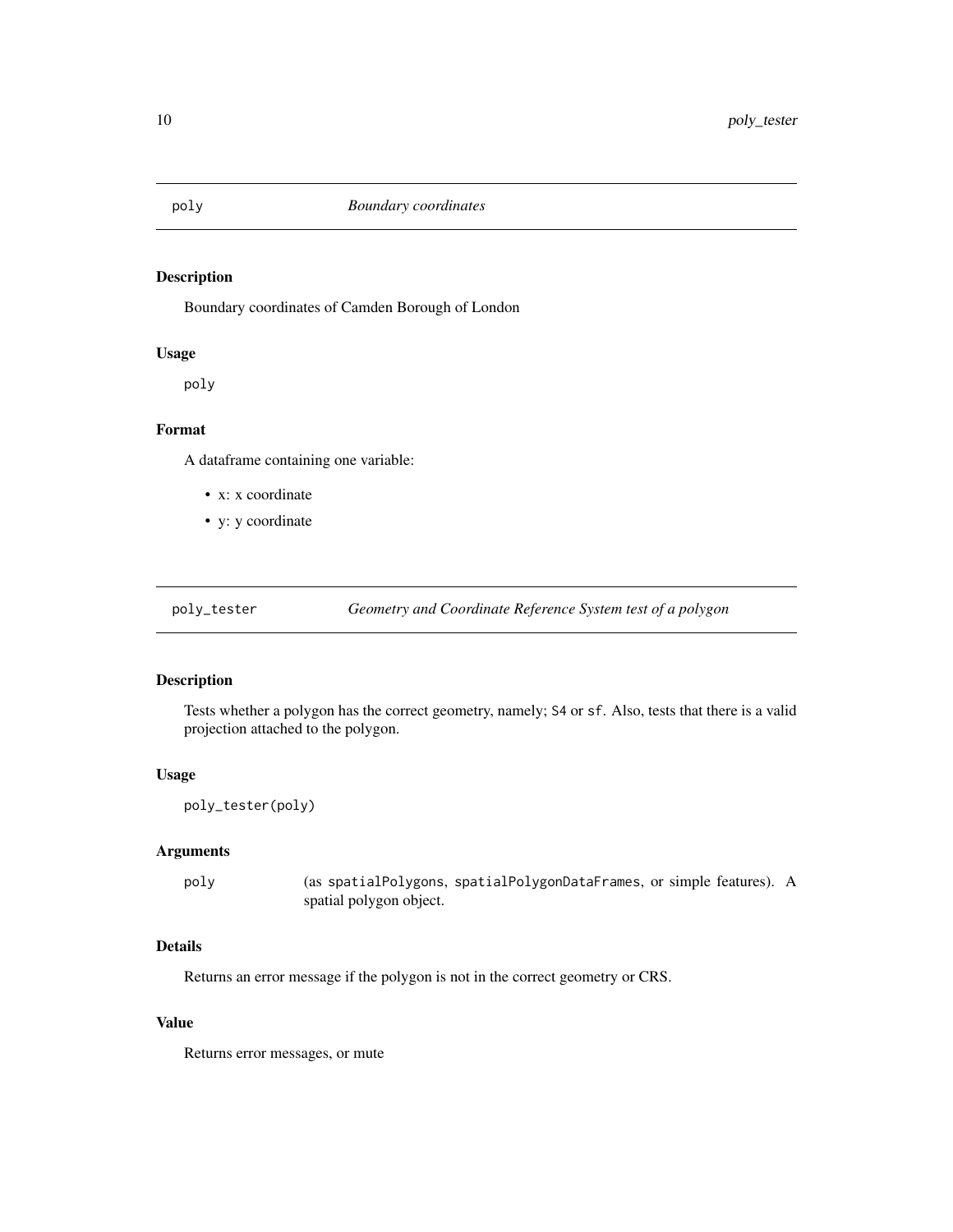# <span id="page-10-0"></span>psim\_artif 11

# Examples

```
#load boundary of Camden
load(file = system.file("extdata", "camden.rda",
package="stppSim"))
boundary = camden$boundary # get boundary
poly_tester(poly=boundary)
```
psim\_artif *Stpp from synthetic origins*

#### Description

Generates spatiotemporal point patterns based on a set of synthesized origins.

#### Usage

```
psim_artif(n_events=1000, start_date = "yyyy-mm-dd",
poly, n_origin, restriction_feat=NULL, field,
n_foci, foci_separation, mfocal = NULL, conc_type = "dispersed",
p_ratio, s_threshold = 50, step_length = 20,
trend = "stable", first_pDate=NULL,
slope = NULL, interactive = FALSE, show.plot=FALSE, show.data=FALSE, ...)
```
# Arguments

| n_events         | number of points (events) to simulate. Default: 1000. A vector of integer values<br>can be supplied, such as, $c(a1, a2, \ldots)$ , where a1, $a2$ ,  represent different<br>integer values.                                                                                                               |
|------------------|------------------------------------------------------------------------------------------------------------------------------------------------------------------------------------------------------------------------------------------------------------------------------------------------------------|
| start_date       | the start date of the temporal pattern. The date should be in the format "yyyy-mm-dd".<br>The GTP will normally cover a 1-year period.                                                                                                                                                                     |
| poly             | (An sf or S4 object) a polygon shapefile defining the extent of the landscape                                                                                                                                                                                                                              |
| n_origin         | number of locations to serve as origins for walkers. Default:50.                                                                                                                                                                                                                                           |
| restriction_feat |                                                                                                                                                                                                                                                                                                            |
|                  | (An S4 object) optional shapefile containing features in which walkers cannot<br>walk through. Default: NULL.                                                                                                                                                                                              |
| field            | a number in the range of $[0-1]$ (i.e. restriction values) assigned to all features;<br>or the name of a numeric field to extract such restriction values for different<br>classes of feature. Restriction value 0 and 1 indicate the lowest and the highest<br>obstructions, respectively. Default: NULL. |
| n_foci           | number of focal points amongst the origin locations. The origins to serve as fo-<br>cal points are based on random selection. n_foci must be smaller than n_origins.                                                                                                                                       |
| foci_separation  |                                                                                                                                                                                                                                                                                                            |
|                  | a value from 1 to 100 indicating the nearness of focal points to one another. A<br>0 separation indicates that focal points are in close proximity of one another,<br>while a 100 indicates focal points being evenly distributed across space.                                                            |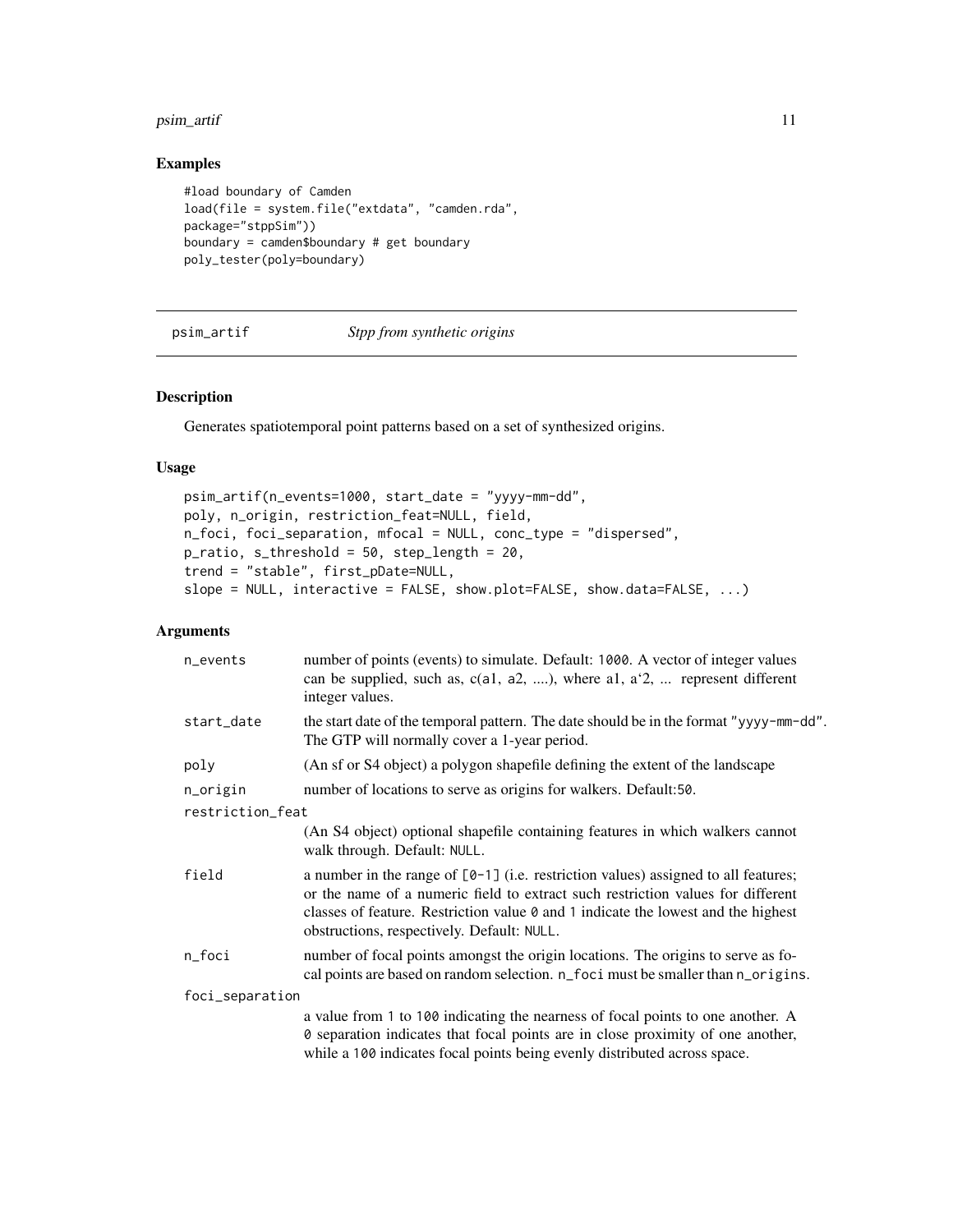| mfocal      | the $c(x, y)$ coordinates of a single point, representing a pre-defined main focal<br>point (origin) in the area. The default is NULL in which a random coordinate is<br>chosen within the polygon area.                             |
|-------------|--------------------------------------------------------------------------------------------------------------------------------------------------------------------------------------------------------------------------------------|
| conc_type   | concentration of the rest of the origins (non-focal origins) around the focal ones.<br>The options are "nucleated" and "dispersed".                                                                                                  |
| p_ratio     | the smaller of the two terms of proportional ratios. For example, a value of 20<br>implies 20:80 proportional ratios.                                                                                                                |
| s_threshold | defines the spatial perception range of a walker at a given location. Default: 250<br>(in the same linear unit as the poly - polygon shapefile).                                                                                     |
| step_length | the maximum step taken by a walker from one point to the next.                                                                                                                                                                       |
| trend       | specifies the direction of the long-term trend. Options are: "falling", "stable",<br>and "rising". Default value is: "stable".                                                                                                       |
| first_pDate | date of the first seasonal peak of the GTP (format: "yyyy-mm-dd"). Default<br>value is NULL, in which first seasonal peak of 90 days is utilized. seasonal cycle<br>of 180 days is utilized (that is, a seasonal cycle of 180 days). |
| slope       | slope of the long-term trend when an "rising" or "falling" trend is specified.<br>Options: "gentle" or "steep". The default value is set as NULL for the stable<br>trend.                                                            |
| interactive | Whether to run the process in interactive mode. Default is FALSE. If TRUE, a user<br>is able to preview the spatial and temporal models of the expected distribution<br>of the final simulated events (points).                      |
| show.plot   | (logical) Shows GTP. Default is FALSE.                                                                                                                                                                                               |
| show.data   | (TRUE or FALSE) To show the output data. Default is FALSE.                                                                                                                                                                           |
| .           | additional arguments to pass from gtp, walker and artif_spo functions.                                                                                                                                                               |
|             |                                                                                                                                                                                                                                      |

# Details

Both the walkers and the landscape are configured arbitrarily (in accordance with the users knowledge of the domain. This function is computationally intensive. When run, an estimate of the expected computational time is first printed in the console for the user. Argument with the largest impacts on the computational time include n\_origin=50, and restriction\_feat when not NULL. Note: the n\_events argument has little of no impacts on the computational time, and so it is recommended that that a user inputs a vector of several values to simulate. Lastly, in addition to exporting the simulated point patterns, the function also returns the simulated origins, the boundary and the restriction features (if supplied).

#### Value

Returns a list of artificial spatiotemporal point patterns generated from scratch.

# Examples

## Not run:

#load boundary and land use of Camden load(file = system.file("extdata", "camden.rda",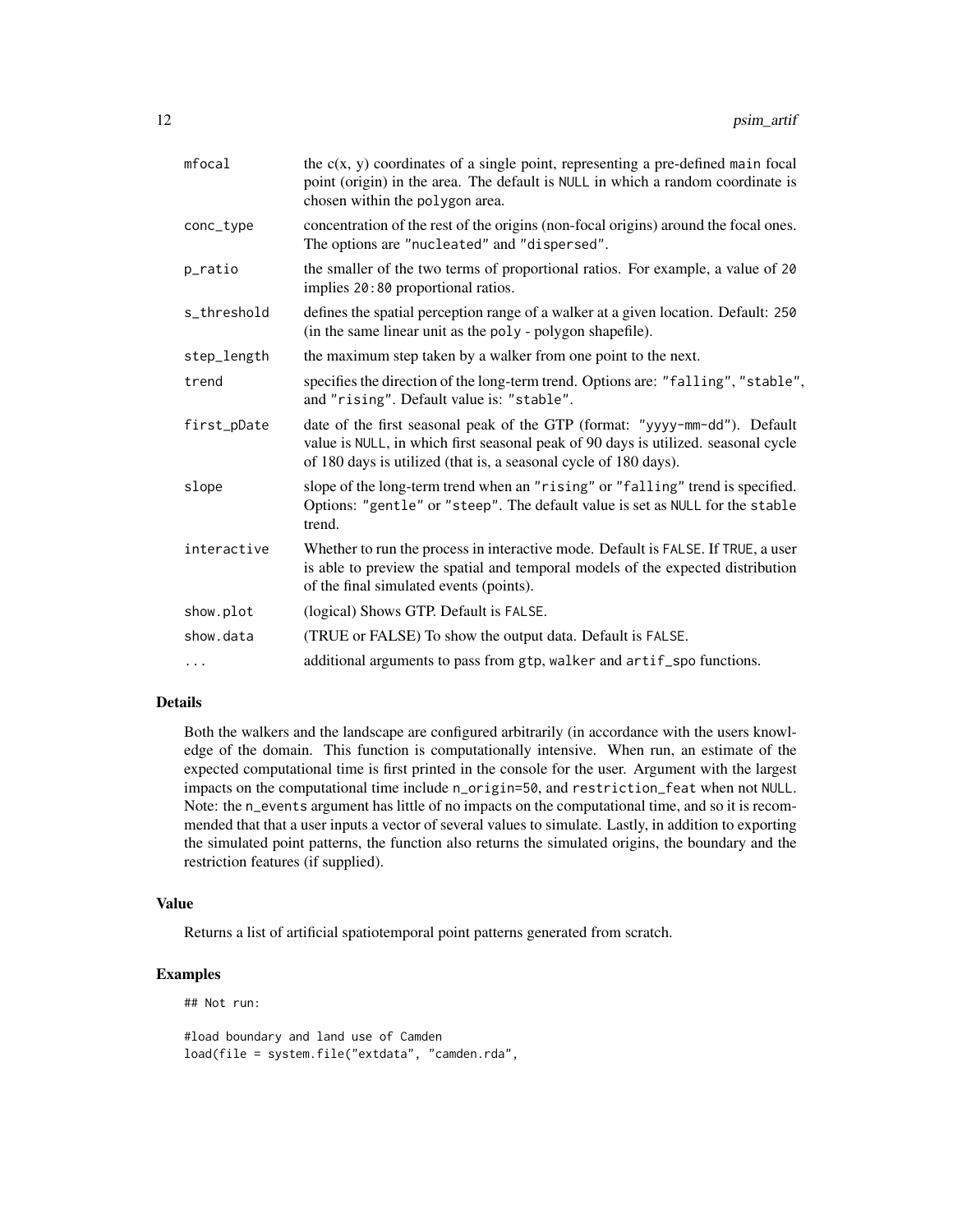#### <span id="page-12-0"></span>psim\_real 13

```
package="stppSim"))
boundary = camden$boundary # get boundary
landuse = camden$landuse # get landuse
#In this example, we will use a minimal number of
#'n_origin' (i.e. `20`) for faster computation:
#simulate data
simulated_stpp <- psim_artif(n_events=200, start_date = "2021-01-01",
poly=boundary, n_origin=20, restriction_feat = NULL,
field = NULL,
n_foci=1, foci_separation = 10, mfocal = NULL,
conc_type = "dispersed",
p_{\text{ratio}} = 20, s_threshold = 50, step_length = 20,
trend = "stable", first_pDate=NULL,
slope = NULL, interactive = FALSE, show.plot=FALSE, show.data=FALSE)
#If `n_events` is a vector of values,
#retrieve the simulated data for the
#corresponding vector element by using
#`simulated_stpp[[enter-element-index-here]]`, e.g.,
#to retrieve the first dataframe, use
#simulated_stpp[[1]].
#The above example simulates point patterns on
#an unrestricted landscape. If set ,
#`restriction_feat = landuse` and
#`field = "restrVal"`, then the simulation
#is performed on a restricted landscape.
```
## End(Not run)

psim\_real *Stpp from real (sample) origins*

# Description

Generates spatiotemporal point pattern from origins sampled based on real sample dataset.

#### Usage

```
psim_real(n_events, ppt, start_date = NULL, poly = NULL,
s_threshold = NULL, step_length = 20, n_origin=50,
restriction_feat=NULL, field=NA,
p_ratio=20, interactive = FALSE, crsys = NULL)
```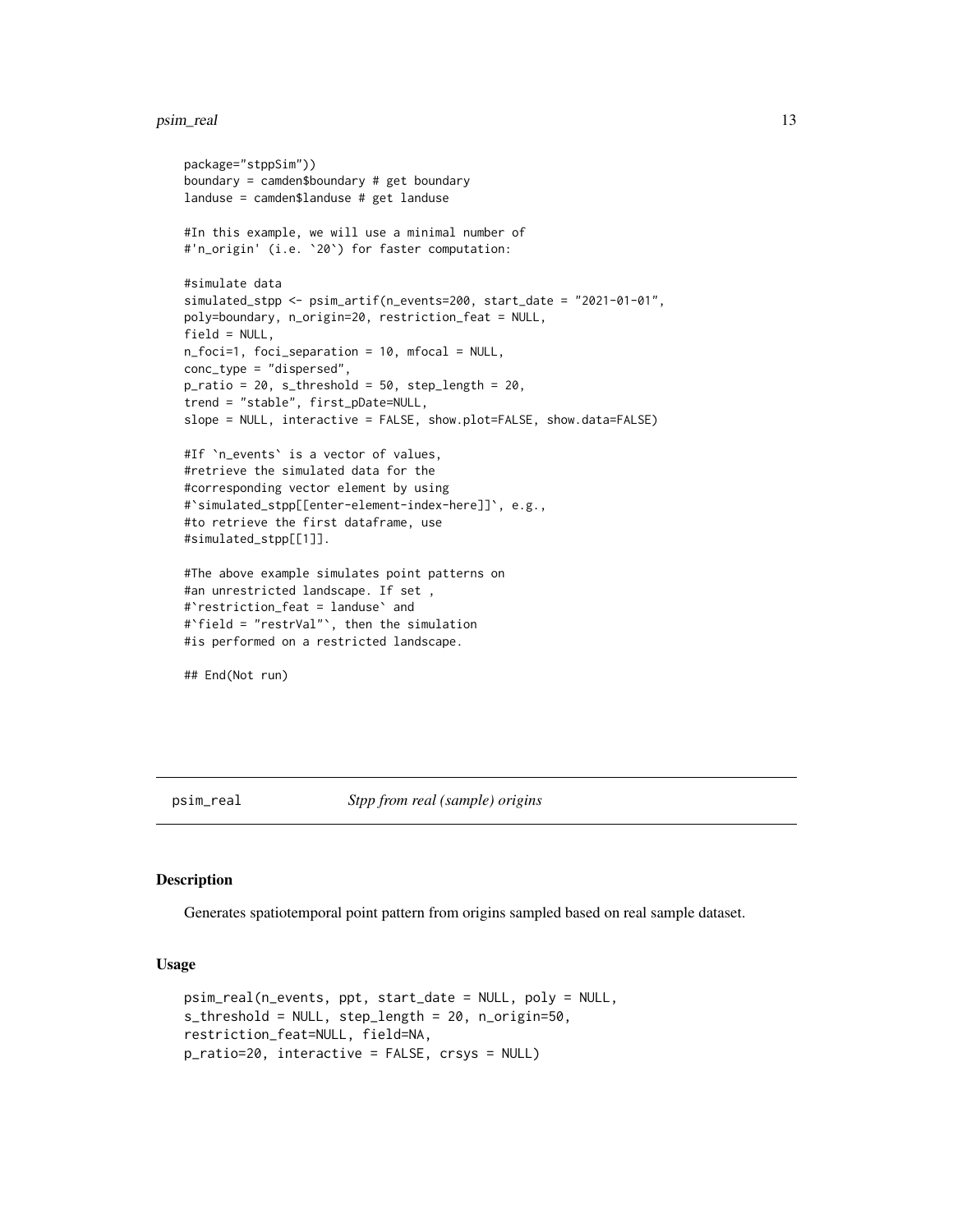# Arguments

| n_events         | number of points (events) to simulate. Default: 1000. A vector of integer values<br>can be supplied, such as, $c(a1, a2, \ldots)$ , where al, $a'2, \ldots$ represent different<br>integer values.                                                                                                                          |
|------------------|-----------------------------------------------------------------------------------------------------------------------------------------------------------------------------------------------------------------------------------------------------------------------------------------------------------------------------|
| ppt              | A 3-column matrix or list containing $x -$ eastings, $y -$ northing, and $t -$ time of<br>occurrence (in the format: 'yyyy-mm-dd').                                                                                                                                                                                         |
| start_date       | the start date of the temporal pattern. The date should be in the format "yyyy-mm-dd".<br>The temporal pattern will normally cover 1-year period.                                                                                                                                                                           |
| poly             | (An sf or S4 object) a polygon shapefile defining the extent of the landscape                                                                                                                                                                                                                                               |
| s_threshold      | defines the spatial perception range of a walker at a given location. Default: 250<br>(in the same linear unit as the poly - polygon shapefile).                                                                                                                                                                            |
| step_length      | the maximum step taken by a walker from one point to the next.                                                                                                                                                                                                                                                              |
| n_origin         | number of locations to serve as origins for walkers. Default:50.                                                                                                                                                                                                                                                            |
| restriction_feat |                                                                                                                                                                                                                                                                                                                             |
|                  | (An S4 object) optional shapefile containing features in which walkers cannot<br>walk through. Default: NULL.                                                                                                                                                                                                               |
| field            | a number in the range of $[0-1]$ (i.e. restriction values) assigned to all features;<br>or the name of a numeric field to extract such restriction values for different<br>classes of feature. Restriction value 0 and 1 indicate the lowest and the highest<br>obstructions, respectively. Default: NULL.                  |
| p_ratio          | the smaller of the two terms of proportional ratios. For example, a value of 20<br>implies 20:80 proportional ratios.                                                                                                                                                                                                       |
| interactive      | Whether to run the process in interactive mode. Default is FALSE. If TRUE, a user<br>is able to preview the spatial and temporal models of the expected distribution<br>of the final simulated events (points).                                                                                                             |
| crsys            | (string) the EPSG code of the projection system of the ppt coordinates. This<br>only used if poly argument is NULL. See "http://spatialreference.org/" for the list<br>of EPSG codes for different regions of the world. As an example, the EPSG<br>code for the British National Grid projection system is: "EPSG: 27700". |

# Details

The movement characteristics of walkers as well as the configuration of the landscape are defined based on the properties learnt from the real sample data. See under psim\_artif function for details on the computation time and the exported objects.

# Value

Returns a list of artificial spatiotemporal point patterns generated based on a sample real data.

# References

Davies, T.M. and Hazelton, M.L. (2010), Adaptive kernel estimation of spatial relative risk, Statistics in Medicine, 29(23) 2423-2437. Terrell, G.R. (1990), The maximal smoothing principle in density estimation, Journal of the American Statistical Association, 85, 470-477.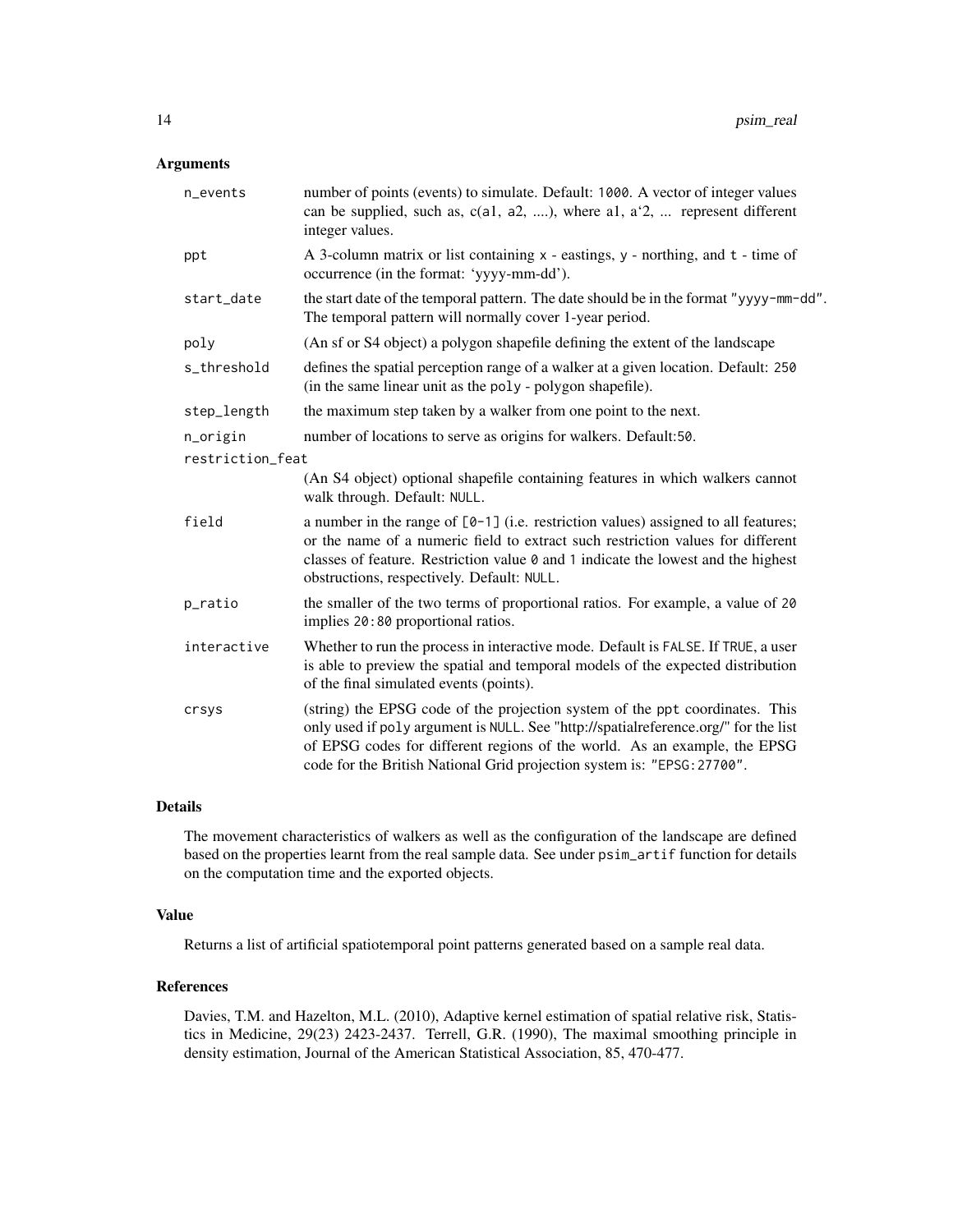#### <span id="page-14-0"></span> $p\_prob$  15

# Examples

```
## Not run:
data(camden_crimes)
#subset 'theft' crime
theft <- camden_crimes[which(camden_crimes$type ==
"Theft"),]
```

```
#specify the proportion of full data to use
sample_size <- 0.2
set.seed(1000)
dat_sample <- theft[sample(1:nrow(theft),
round((sample_size * nrow(theft)), digits=0),
replace=FALSE),1:3]
#plot(dat_sample$x, dat_sample$y) #preview
```

```
#load boundary and land use of Camden
load(file = system.file("extdata", "camden.rda",
package="stppSim"))
landuse = camden$landuse # get landuse
```

```
#simulate data
simulated_stpp <- psim_real(n_events=2000, ppt=dat_sample,
start_date = NULL, poly = NULL, s_threshold = NULL,
step_length = 20, n_origin=20,
restriction_feat = NULL, field=NULL,
p_ratio=20, interactive = FALSE, crsys = "EPSG:27700")
```

```
#If `n_events` is a vector of values,
#retrieve the simulated data for the
#corresponding vector element by using
#`simulated_stpp[[enter-element-index-here]]`, e.g.,
#to retrieve the first dataframe, use
#simulated_stpp[[1]].
```

```
#The above example simulates point patterns on
#an unrestricted landscape. If
#`restriction_feat = landuse` and
#`field = "restrVal"`, then the simulation
#is run with the landuse features as restrictions
#on the landscape.
```
## End(Not run)

p\_prob *Proportional (probability) distribution*

#### **Description**

Generates an n probability values in accordance with a specified proportional ratios.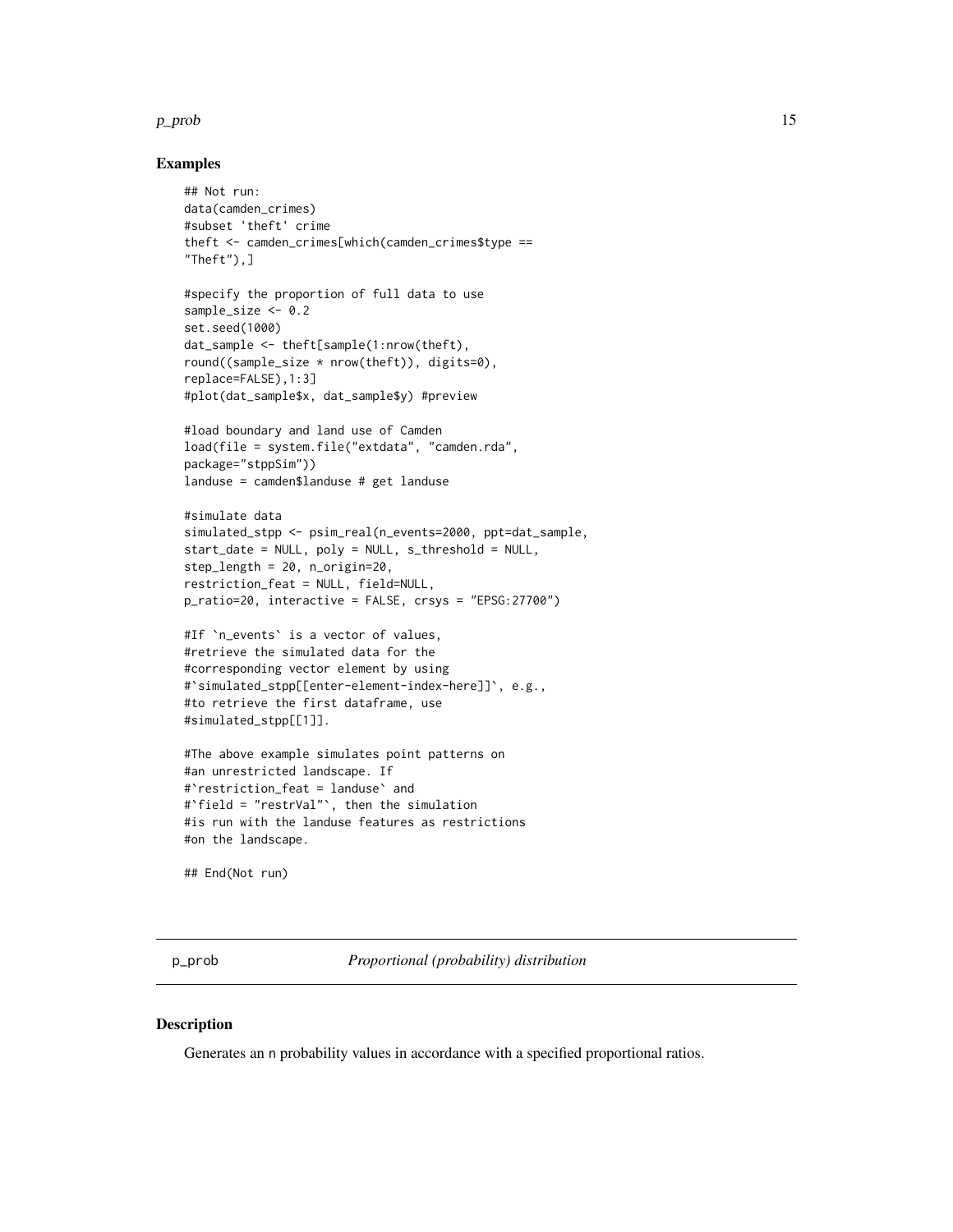# <span id="page-15-0"></span>Usage

p\_prob(n, p\_ratio = 20)

#### Arguments

|         | a number of data points.                                                                                                                                                                             |
|---------|------------------------------------------------------------------------------------------------------------------------------------------------------------------------------------------------------|
| p_ratio | the smaller of the terms of specified proportional ratios. For instance, for a<br>30:70 ratio, p_ratio is equal to 30. Default value is set as 20. Valid p_ratio<br>values are: (5, 10, 20, 30, 40). |

# Details

Proportional ratios are used to divide the area under curve (auc) of an exponential function such that for any given percentage ratios a:b, the auc is divided into b:a.

# Value

Returns a dataframe with a probability field.

# Examples

 $p\_prob(n = 15, p\_ratio = 20)$ 

space\_restriction *Space restriction raster map*

### Description

Builds a space restriction map from one or more shapefiles. A space restriction raster map showing the restriction levels of various features across the landscape. The function builds on raster- and SimRIv-packages.

# Usage

```
space_restriction(shp, baseMap, res, binary = is.na(field),
field = NA, background = 1)
```
#### Arguments

| shp     | shapefile object containing features to serve as obstructions to the movement of<br>walkers.                                                                                                     |
|---------|--------------------------------------------------------------------------------------------------------------------------------------------------------------------------------------------------|
| baseMap | if provided, a raster onto which to stack the restriction features (shp).                                                                                                                        |
| res     | the desired pixel resolution of the raster to be created, when baseMap is not<br>provided.                                                                                                       |
| binary  | if TRUE, the shapefile will be rasterized so that all features are assigned a value<br>of $\theta$ (minimum restriction level), and the background is assigned 1 (maximum<br>restriction level). |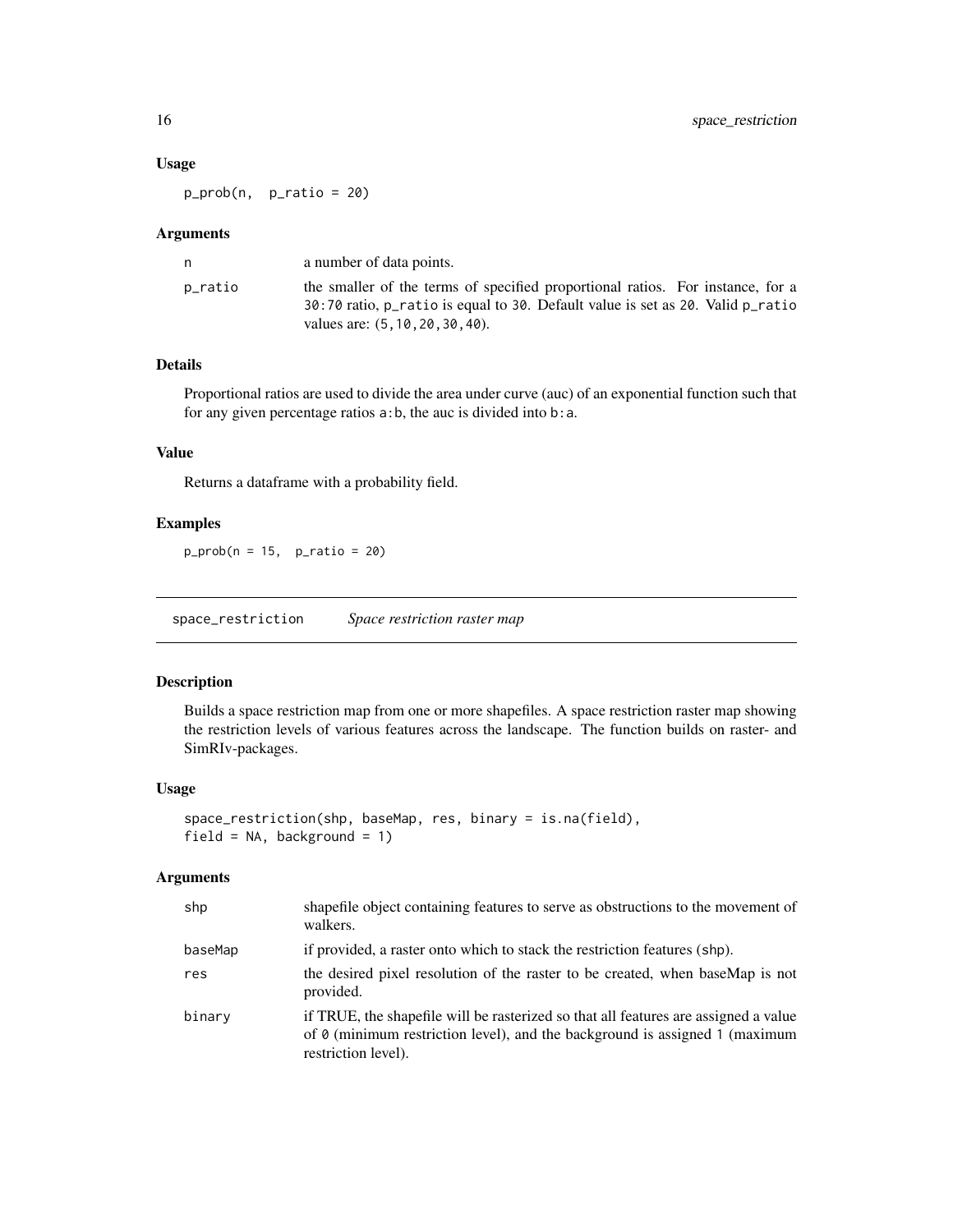# space\_restriction 17

| field      | a number in the range of $[0-1]$ (i.e. restriction values) assigned to all features;<br>or the name of a numeric field to extract such restriction values ( $[0 \le$ value $\le$<br>1] for different classes of feature. Restriction value $\theta$ and 1 indicate the lowest<br>and the highest obstructions, respectively. Default: NULL. |
|------------|---------------------------------------------------------------------------------------------------------------------------------------------------------------------------------------------------------------------------------------------------------------------------------------------------------------------------------------------|
| background | the value in the range 0 and 1 to assign to all pixels that are not covered by any<br>shapefile object.                                                                                                                                                                                                                                     |

# Details

Helps to create a complete space restriction map with cell values ranging from 0 (minimum restriction level) and 1(maximum restriction level). All other areas not covered by any features are assigned the value of background. When stacking additional features to existing baseMap, only the areas covered by features are updated, while the remaining areas retain the original values of baseMap.

# Value

Returns a raster map showing the restriction levels across the landscape.

# References

- 1. Paul Murrell (2019). rasterize: Rasterize Graphical Output. R package version 0.1. https://CRAN.Rproject.org/package=rasterize
- 2. Quaglietta L, Porto M (2019). SiMRiv: Individual-Based, Spatially-Explicit Simulation and Analysis of Multi-State Movements in River Networks and Heterogeneous Landscapes. R package version 1.0.4, <URL: https://CRAN.R-project.org/package=SiMRiv>.

```
#load boundary of Camden and land use data
load(file = system.file("extdata", "camden.rda",
package="stppSim"))
boundary = camden$boundary # get boundary
restrct_map <- space_restriction(shp = boundary,
res = 20, binary = TRUE)
#plot the result
#plot(restrct_space)
#Setting 'restrct_space' raster as basemap, the landuse
#map can now be stacked onto the basemap as follows:
landuse = camden$landuse # get landuse
restrct_Landuse <- space_restriction(shp = landuse,
baseMap = restrct_map,
res = 20, field = "restrVal", background = 1)
#plot(restrct_Landuse)
```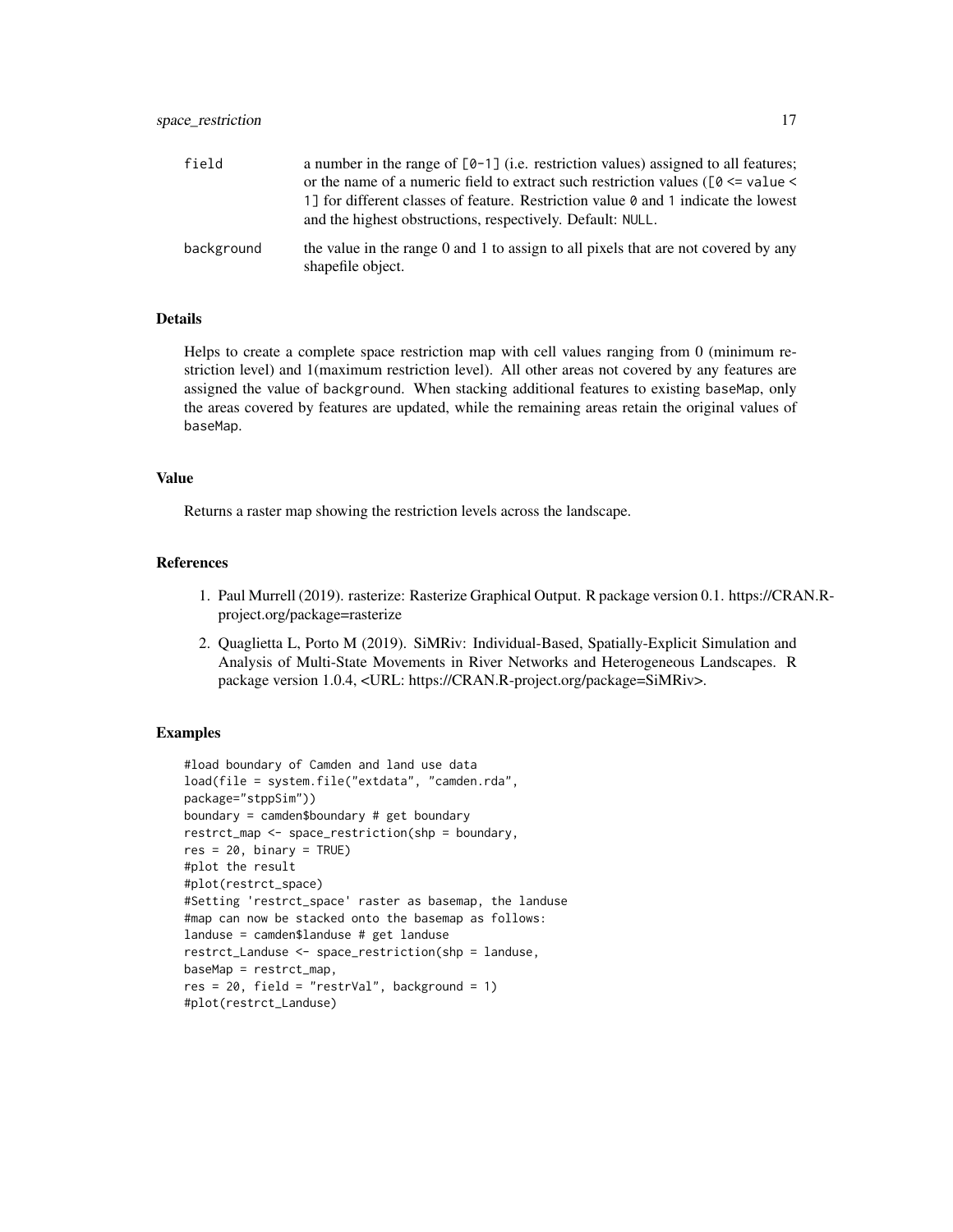To generate graphics depicting the spatial and temporal models of the final simulation

# Usage

stm(pt, poly, df, crsys = NULL, display\_output = FALSE)

#### Arguments

| pt    | a data frame with the first three fields being $x'$ , $y'$ , and $z'$ information.                                                                                                                                                                                                                                          |
|-------|-----------------------------------------------------------------------------------------------------------------------------------------------------------------------------------------------------------------------------------------------------------------------------------------------------------------------------|
| poly  | (An sf or S4 object) a polygon shapefile defining the extent of a landscape.<br>Default: NULL, in which the spatial extent of pt is utilized.                                                                                                                                                                               |
| df    | a vector or 1-column data frame containing values for the time series.                                                                                                                                                                                                                                                      |
| crsys | (string) the EPSG code of the projection system of the ppt coordinates. This<br>only used if poly argument is NULL. See "http://spatialreference.org/" for the list<br>of EPSG codes for different regions of the world. As an example, the EPSG<br>code for the British National Grid projection system is: "EPSG: 27700". |
|       | display_output (logical) display the output. Default: FALSE                                                                                                                                                                                                                                                                 |

#### Details

Incorporated into psim\_artif and psim\_real functions to allow the preview of the spatial and the temporal model of the simulation. The spatial model is the strength distribution of origin which is the likeness of the spatial patterns to be simulated. The temporal model is the preview of the trend and seasonal patterns to be expected from the simulation.

#### Value

A graphics showing the spatial and temporal model of the simulation.

# Examples

```
## Not run:
#load polygon shapefile
load(file = system.file("extdata", "camden.rda",
package="stppSim"))
camden_boundary = camden$boundary
#read xyz data
data(xyz)
#create a time series
t < - seq(0,5,0.5)
df \leftarrow data.frame(data = abs(min(sin(t))) + sin(t))
```
# <span id="page-17-0"></span>18 stm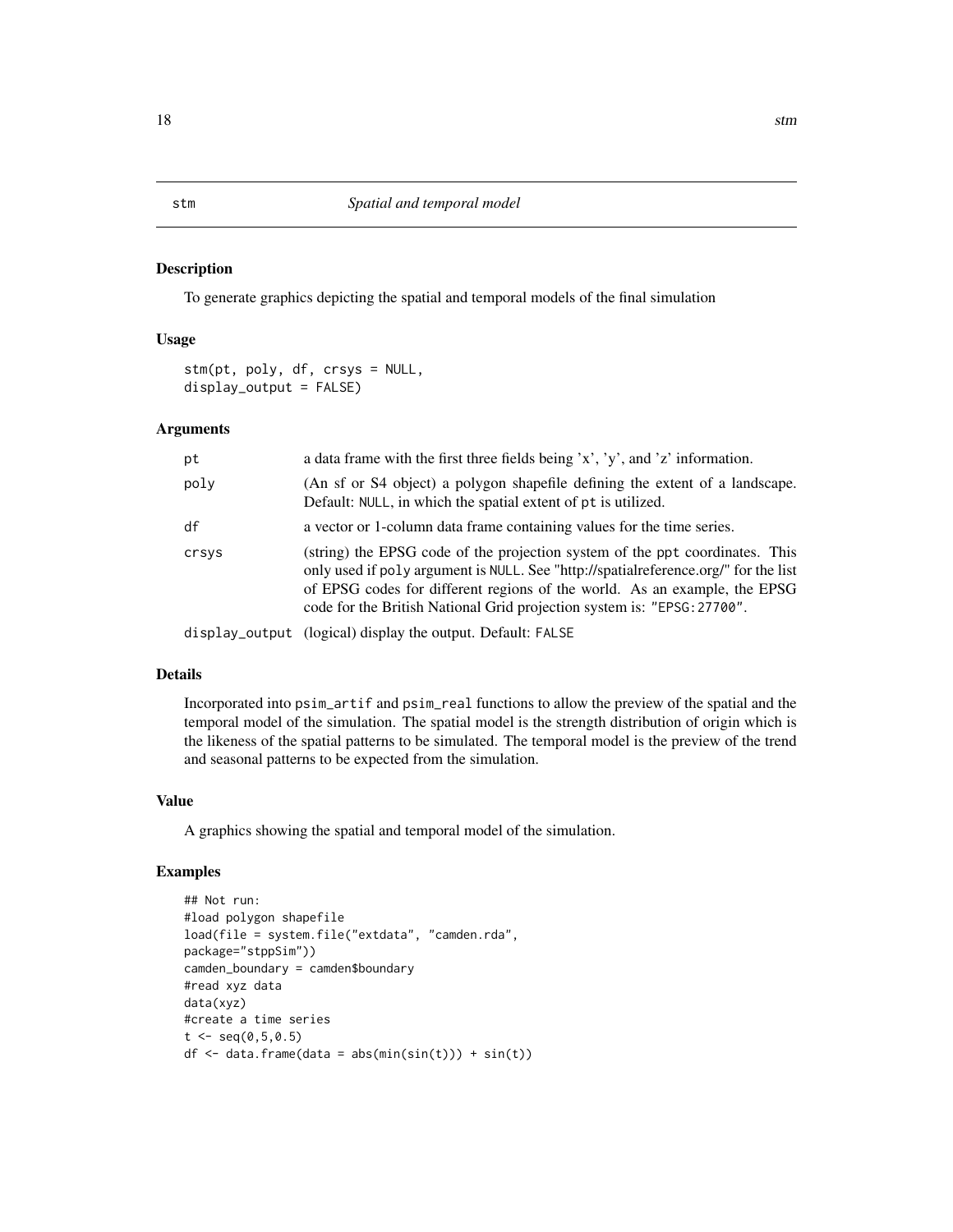# <span id="page-18-0"></span>stp\_learner 19

```
#run function
stm(pt = xyz, poly=camden_boundary, df=df,
crsys = NULL, display_output = FALSE)
## End(Not run)
```
# stp\_learner *Learning the spatiotemporal properties of a sample data*

#### Description

Learns both the spatial and the temporal properties of a real sample dataset.

# Usage

```
stp_learner(ppt, start_date = NULL, poly = NULL,
n_origin=50, p_ratio, gridSize = 150,
crsys = NULL, show.plot = FALSE)
```
# Arguments

| ppt        | A 3-column matrix or list containing x - eastings, y - northing, and t - time of<br>occurrence (in the format: 'yyyy-mm-dd').                                                                                                                                                                                               |
|------------|-----------------------------------------------------------------------------------------------------------------------------------------------------------------------------------------------------------------------------------------------------------------------------------------------------------------------------|
| start_date | the start date of the temporal pattern. The date should be in the format "yyyy-mm-dd".<br>The temporal pattern will normally cover 1-year period.                                                                                                                                                                           |
| poly       | (An sf or S4 object) a polygon shapefile defining the extent of the landscape                                                                                                                                                                                                                                               |
| n_origin   | number of locations to serve as origins for walkers. Default:50.                                                                                                                                                                                                                                                            |
| p_ratio    | (an integer) The smaller of the two terms of a Pareto ratio. For example, a value<br>of 20 implies a 20:80 Pareto ratio.                                                                                                                                                                                                    |
| gridSize   | the size of square grid to use for discretizing the space. Default is: 150.                                                                                                                                                                                                                                                 |
| crsys      | (string) the EPSG code of the projection system of the ppt coordinates. This<br>only used if poly argument is NULL. See "http://spatialreference.org/" for the list<br>of EPSG codes for different regions of the world. As an example, the EPSG<br>code for the British National Grid projection system is: "EPSG: 27700". |
| show.plot  | (TRUE or FALSE) Whether to show some displays.                                                                                                                                                                                                                                                                              |

# Details

Returns an object of the class real\_spo, storing details of the spatiotemporal properties of the sample data learnt.

#### Value

an object (list) containing specific spatial and temporal properties of a sample dataset.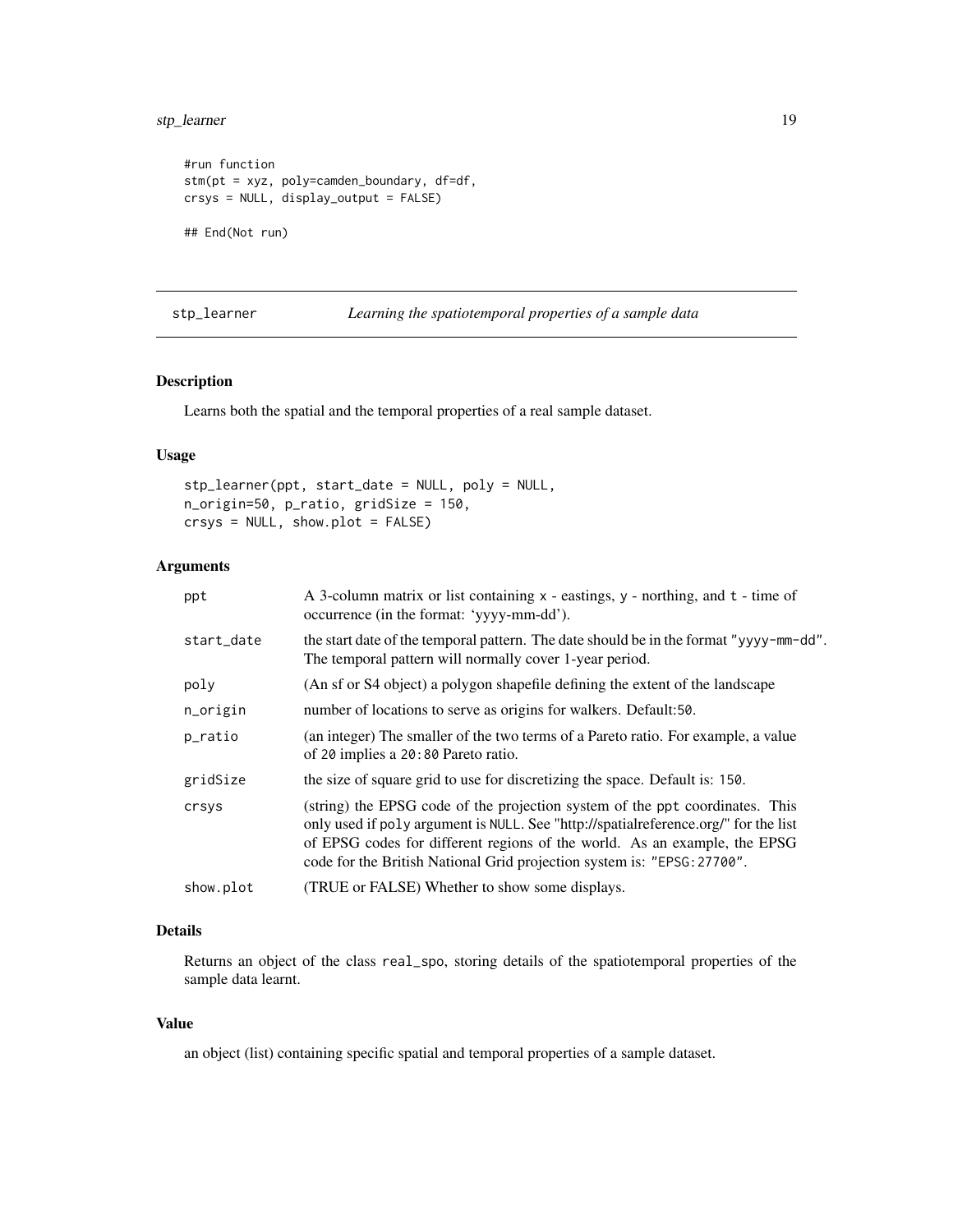# References

Silverman, B.W., 2018. Density estimation for statistics and data analysis. Routledge.

# Examples

```
#Goal: To learn the ST properties
#of a sample data, for the purpose of
#simulating the full dataset (see `psim_real`).
data(camden_crimes)
#subset 'theft' crime
theft <- camden_crimes[which(camden_crimes$type ==
"Theft"),1:3]
#specify the proportion of full data to use
sample_size <- 0.3
set.seed(1000)
dat_sample <- theft[sample(1:nrow(theft),
round((sample_size * nrow(theft)), digits=0),
replace=FALSE),]
#plot(dat_sample$x, dat_sample$y) #preview
stp_learner(dat_sample,
```

```
start_date = NULL, poly = NULL, n_origin=50,
p_ratio=20, gridSize = 150, crsys = "EPSG:27700",
show.plot = FALSE)
```

| walker | A landscape walker |  |
|--------|--------------------|--|
|        |                    |  |

#### Description

A dynamic object capable of moving and avoiding obstacles on a landscape.

#### Usage

```
walker(n = 5, s_threshold = 250, step_length = 20,
poly = NULL, restriction_feat=NULL, field = NA, coords=c(0,0),
pt_itx = TRUE, show.plot = FALSE)
```
### Arguments

| n                | number of events to be generated by a walker within a temporal bin.                                                                              |
|------------------|--------------------------------------------------------------------------------------------------------------------------------------------------|
| s_threshold      | defines the spatial perception range of a walker at a given location. Default: 250<br>(in the same linear unit as the poly - polygon shapefile). |
| step_length      | the maximum step taken by a walker from one point to the next.                                                                                   |
| poly             | (An sf or S4 object) a polygon shapefile defining the extent of the landscape                                                                    |
| restriction_feat |                                                                                                                                                  |
|                  | (An S4 object) optional shapefile containing features in which walkers cannot<br>walk through. Default: NULL.                                    |

<span id="page-19-0"></span>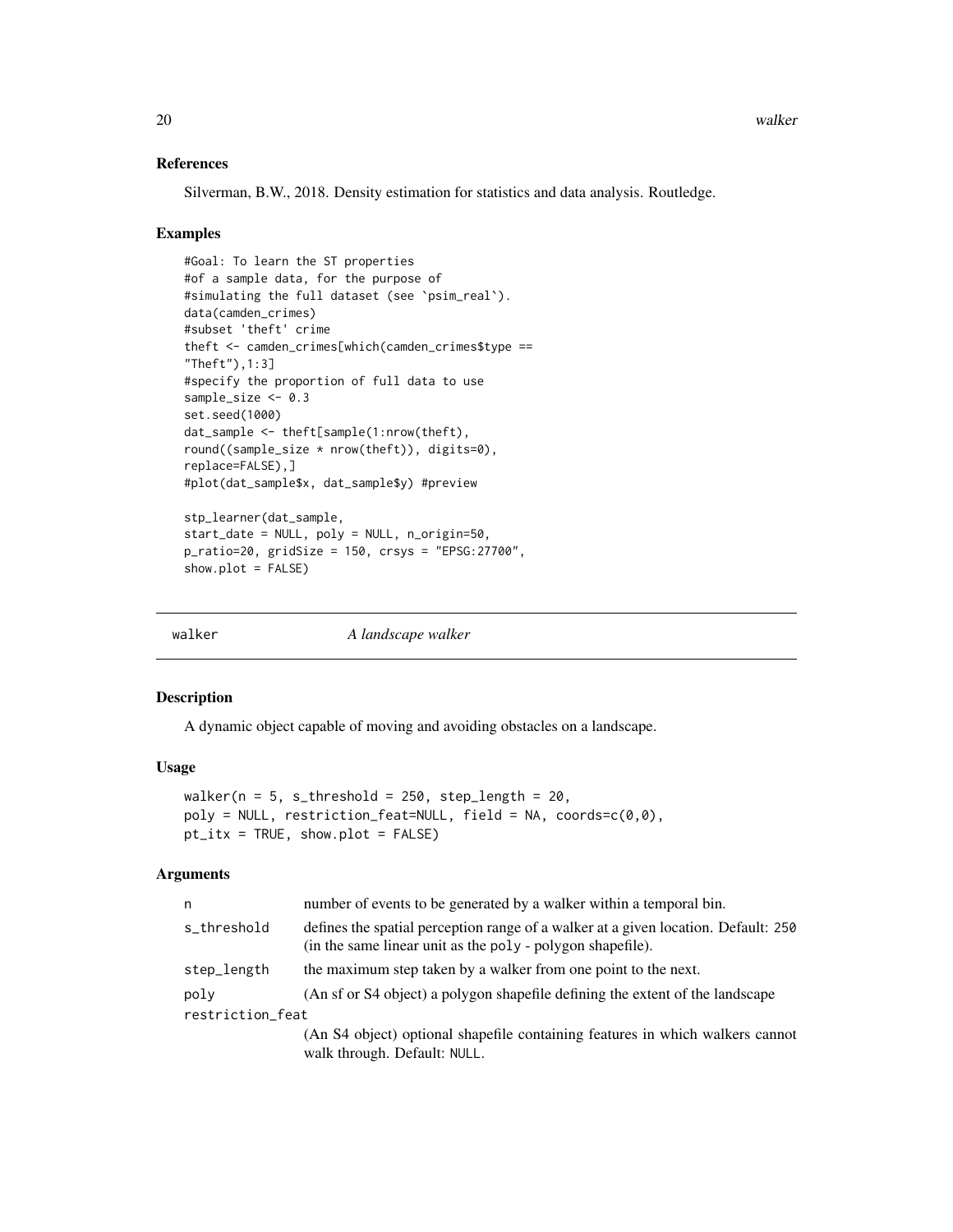#### <span id="page-20-0"></span>xyt\_data 21

| field     | a number in the range of $[0-1]$ (i.e. restriction values) assigned to all features;<br>or the name of a numeric field to extract such restriction values for different<br>classes of feature. Restriction value $\theta$ and 1 indicate the lowest and the highest<br>obstructions, respectively. Default: NULL. |
|-----------|-------------------------------------------------------------------------------------------------------------------------------------------------------------------------------------------------------------------------------------------------------------------------------------------------------------------|
| coords    | a vector of the form $c(x, y)$ giving the initial coordinates of a walker (i.e., coor-<br>dinates of origins). Default value is $c(0, 0)$ for an arbitrary square space.                                                                                                                                          |
| pt_itx    | To check whether any of the specified initial origin coordinates falls outside the<br>boundary. Default: TRUE.                                                                                                                                                                                                    |
| show.plot | (TRUE or False) To show the time series plot. Default is FALSE.                                                                                                                                                                                                                                                   |

# Details

A walker is propelled by an in-built stochastic transition matrix and a specified set of spatial and temporal parameters. The transition matrix defines two states, namely; the exploratory and a performative states. A walker is capable of avoiding obstructions (i.e., restriction\_feat) if included. The resulting number of events may be slightly different from the value n because of the stochastic process involved.

# Value

Returns a trace of walker's path, and the resulting events.

# References

Quaglietta L, Porto M (2019). SiMRiv: Individual-Based, Spatially-Explicit Simulation and Analysis of Multi-State Movements in River Networks and Heterogeneous Landscapes\_. R package version 1.0.4, <URL: https://CRAN.R-project.org/package=SiMRiv>.

# Examples

```
#load boundary of Camden
load(file = system.file("extdata", "camden.rda",
package="stppSim"))
boundary = camden$boundary # get boundary
walkerpath \leq walker(n = 5, s_threshold = 250, step_length = 20,
poly = boundary, restriction_feat=NULL, field = NULL,
coords = c(\emptyset, \emptyset), pt\_itx = TRUE, show.plot = FALSE)
#plot(walkerpath)
```
xyt\_data *Spatiotemporal point data*

#### Description

Example spatiotemporal point data of a part of San Francisco City, California, US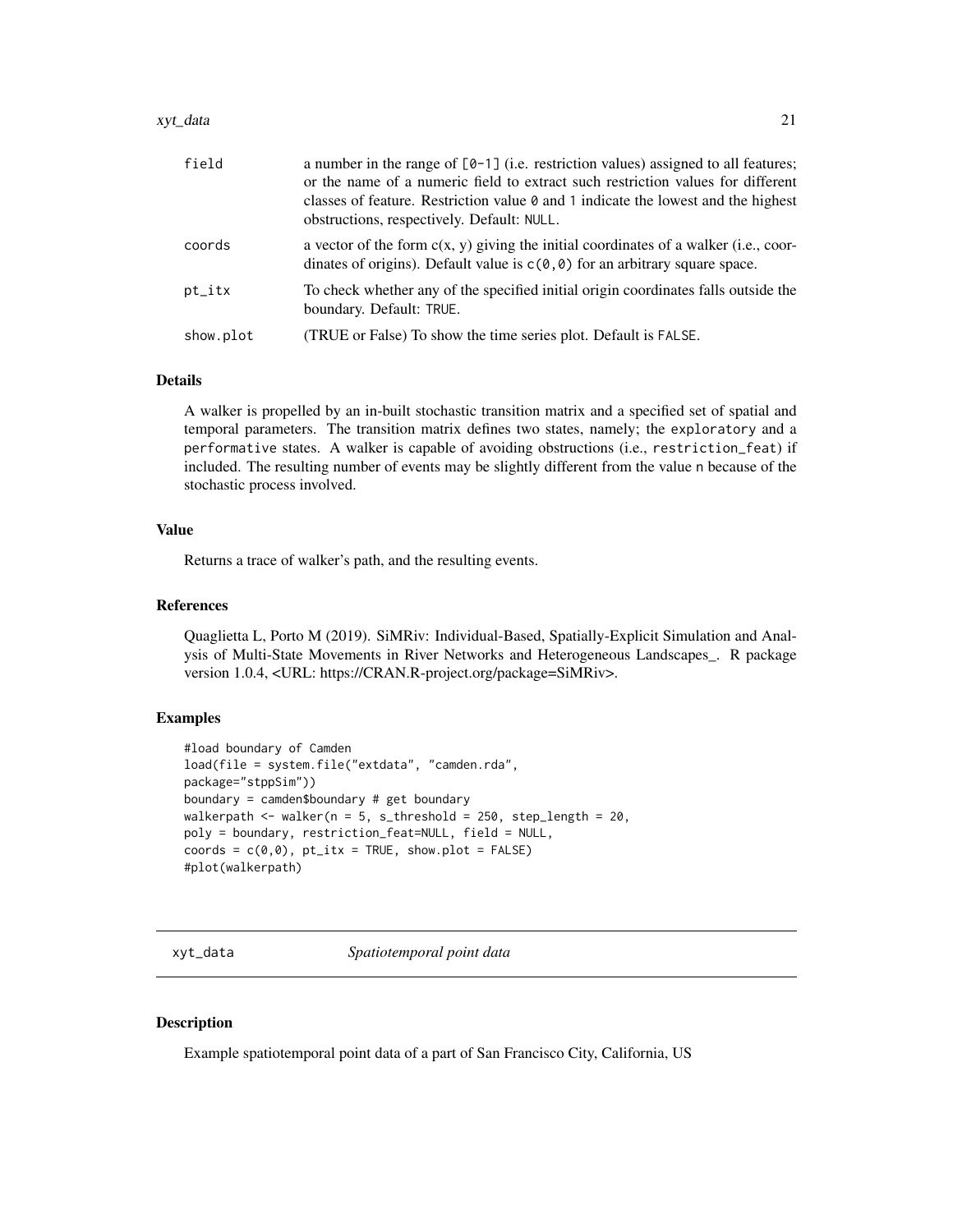# <span id="page-21-0"></span>Usage

xyt\_data

# Format

A matrix containing three variables

- x: x coordinate
- y: y coordinate
- t: t time

# xyz *xyz data*

# Description

Example data with 'x', 'y', and a 'z' information

# Usage

xyz

# Format

A matrix containing three variables

- x: x coordinate
- y: y coordinate
- z: z height/probability/etc